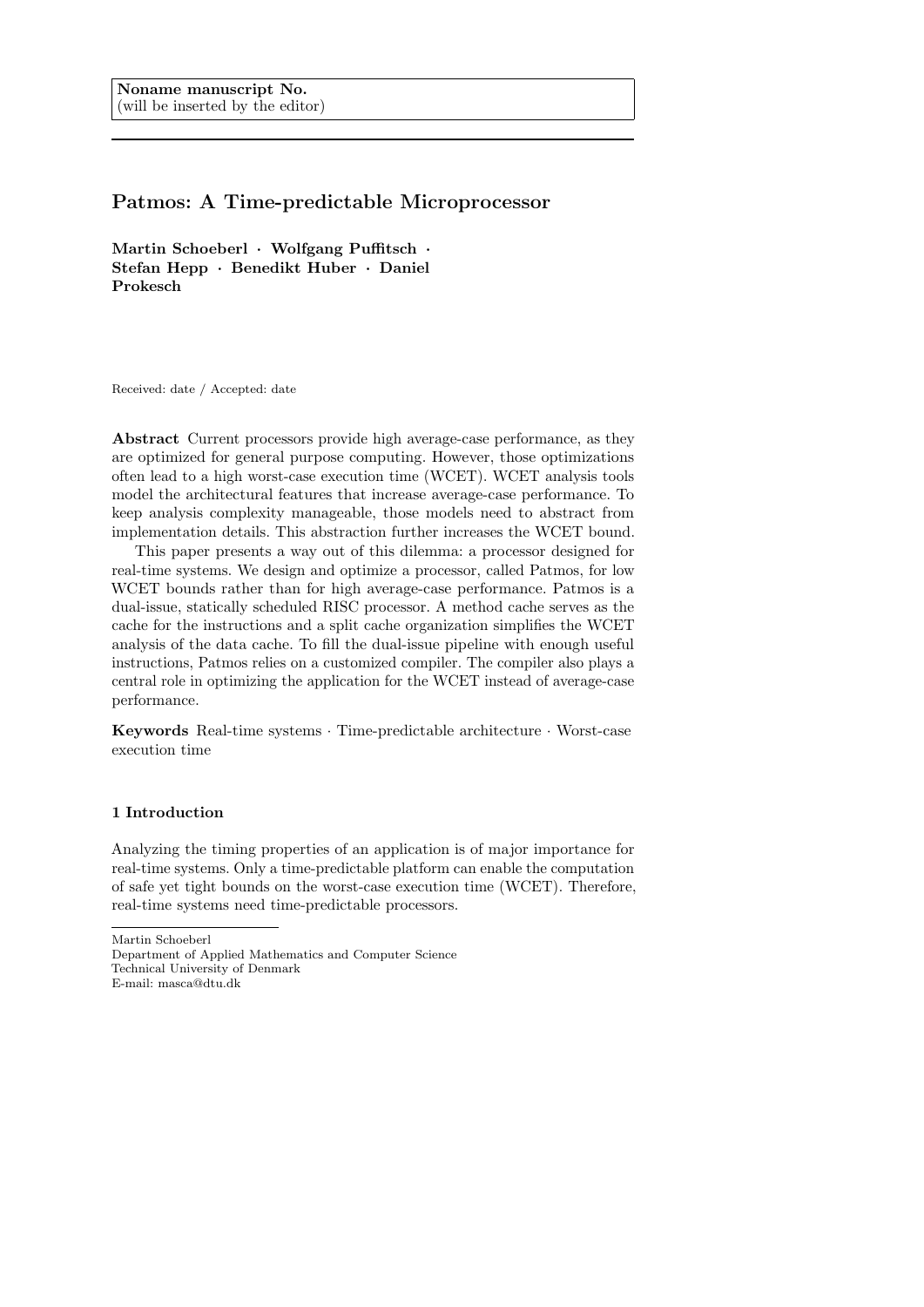This paper presents a time-predictable processor, Patmos, which is optimized for real-time systems. Its design enables the computation of tight WCET bounds, while at the same time providing good performance. First concepts of Patmos have been presented in prior work [\[62\]](#page-33-0).

The contributions of this paper and the Patmos project in general are:

- 1. The design and implementation of a time-predictable processor
- 2. A compiler supporting the processor
- 3. A WCET analysis tool for Patmos
- 4. The evaluation of the performance and size of Patmos

Processors for future embedded systems need to be time-predictable and provide reasonable worst-case performance. We present the time-predictable processor Patmos, which simplifies the usually complex WCET analysis. Patmos is a statically scheduled, dual-issue RISC processor that is optimized for realtime systems. Instruction delays are well defined and visible through the instruction set architecture (ISA). This design simplifies the WCET analysis and helps to reduce the overestimation caused by imprecise information.

The dual-issue pipeline, with specially designed caches, provides good single-thread performance. The chip-multicore version of Patmos provides a time-predictable execution platform for multi-threaded applications.

A major challenge for the WCET analysis is the memory hierarchy with multiple levels of caches. We tackle this issue through caches especially designed for WCET analysis. For instructions, we adopt the method cache [\[51\]](#page-32-0), which operates on entire functions/methods and thus simplifies the modeling for WCET analysis. Furthermore, we propose a split cache architecture for data [\[53,](#page-32-1) [60\]](#page-33-1), offering dedicated caches for the stack [\[1\]](#page-29-0) and for other data. Patmos also supports scratchpad memories for instructions and data.

In addition to the hardware implementation of Patmos, we also present a compiler for the development of real-time applications. As Patmos is designed to facilitate WCET analysis, its internal operation is thus well defined in terms of timing behavior and explicitly made visible on the ISA level. Features that are hard to predict are avoided, instead replaced by more predictable alternatives, some of which rely on the (low-level) programmer or compiler for achieving optimal results, i.e., low actual WCET and good WCET bounds. We provide a *WCET-aware* software development environment that tightly integrates WCET tools and the compiler [\[48,](#page-32-2) [9\]](#page-30-0).

The processor and its software environment are intended as a platform for exploring various time-predictable design trade-offs and their interaction with WCET analysis techniques and WCET-aware compilation. We propose the co-design of time-predictable processor features with the WCET analysis tool, like the work by Huber et al. [\[27\]](#page-31-0) on the caching of heap-allocated objects in a Java processor. Only features for which we can provide a static program analysis will be added to the processor.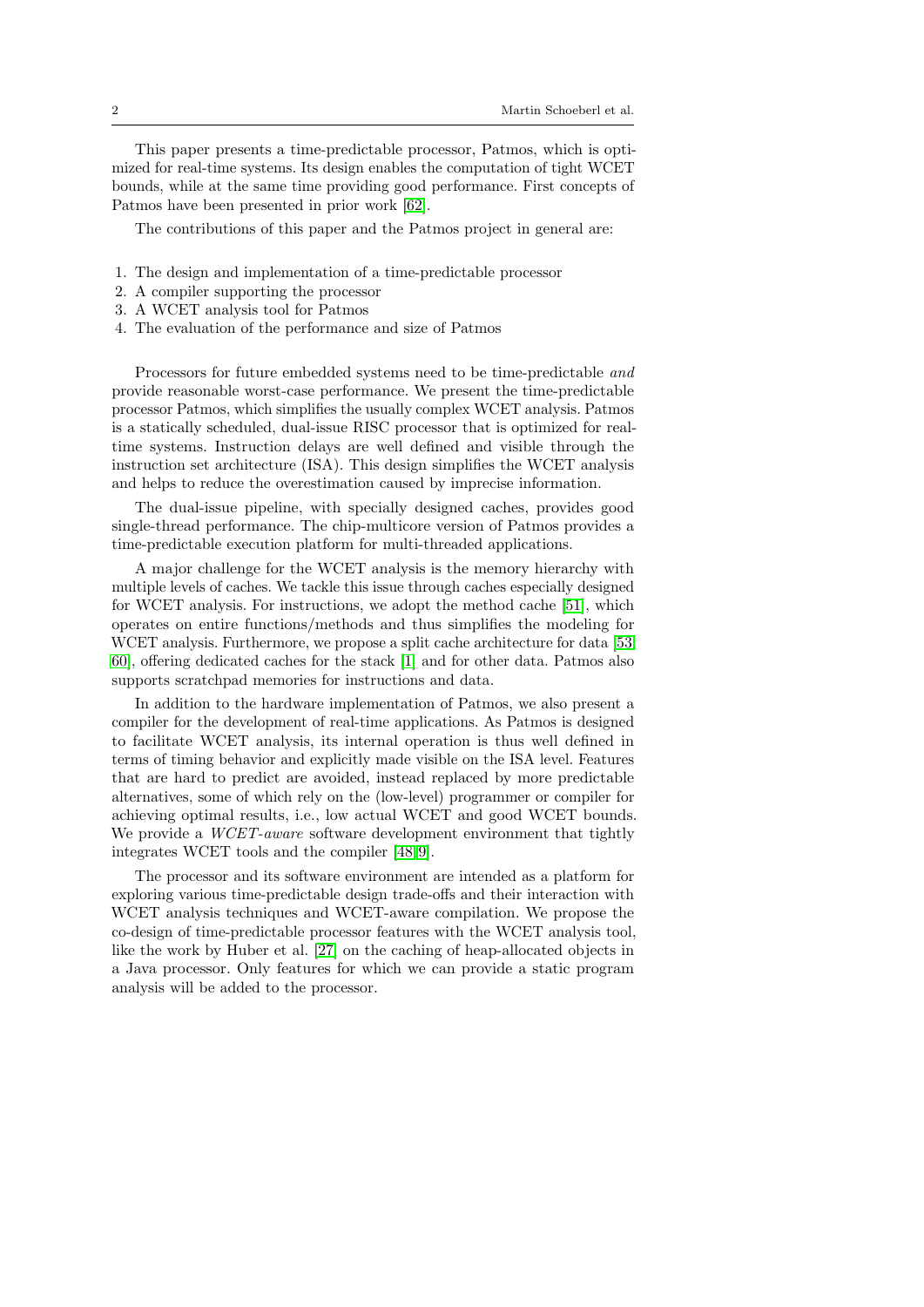Patmos and its tool chain are open source; the hardware implementation is available under the BSD license.<sup>[1](#page-2-0)</sup> Detailed descriptions of the instruction set and the build process are available in the Patmos handbook [\[57\]](#page-33-2).

The presented processor is named after the Greek island Patmos, where the first sketches of the architecture have been drawn; not in sand, but in a (paper) notebook. If you use the open-source design of Patmos for further research, we would suggest that you visit and enjoy the island Patmos. Consider writing a postcard from there to the authors of this paper.

This paper is organized in 8 sections: The following section, Section [2,](#page-2-1) presents related work. Section [3](#page-4-0) provides background information on the T-CREST project, where Patmos is the processing node for a multicore processor. Section [4](#page-8-0) presents the design of Patmos. Section [5](#page-13-0) describes our adaption of the LLVM compiler for Patmos and the integration with WCET analysis. Section [6](#page-19-0) presents the concrete implementation of Patmos in an FPGA. Section [7](#page-21-0) evaluates the design. Section [8](#page-29-1) concludes.

### <span id="page-2-1"></span>2 Related Work

Digital hardware is in principle perfectly predictable: with the same hardware start state and the same input data, two runs of a program will result in the same result and execution time. However, the unknown initial hardware state makes WCET analysis for modern processors very difficult. To solve this problem, several research groups have started to investigate predictable processors and memory hierarchies.

Thiele and Wilhelm argue that a new research discipline is needed for time-predictable embedded systems [\[66\]](#page-33-3). Edwards and Lee state: "It is time for a new era of processors whose temporal behavior is as easily controlled as their logical function" [\[14\]](#page-30-1). In line with these arguments, we consider Patmos a design that implements a time-predictable processor.

The focus of the precision timed (PRET) machine [\[14\]](#page-30-1) is primarily on repeatable timing. However, repeatable timing with predictable programming can also lead to time predictability. A deadline instruction can be used for enforcing the repeatable timing of a task. A first simulation of the PRET architecture is presented by Lickly et al. [\[35\]](#page-31-1). The first hardware implementation of PRET implements the ARM instruction set [\[38,](#page-31-2)[37\]](#page-31-3). PRET implements a RISC pipeline and performs chip-level multithreading for four threads to eliminate data forwarding and branch prediction [\[39\]](#page-32-3). Scratchpad memories are used instead of instruction and data caches. The shared main memory is accessed via a time-division multiplexing (TDM) scheme, called "memory wheel."

PRET [\[13\]](#page-30-2) ensures time-predictable access to SDRAM by assigning each thread a dedicated bank in the memory chips. The access to the individual banks is pipelined, and the access time is fixed. As the memory banks are not

<span id="page-2-0"></span><sup>1</sup> see: <https://github.com/t-crest/patmos>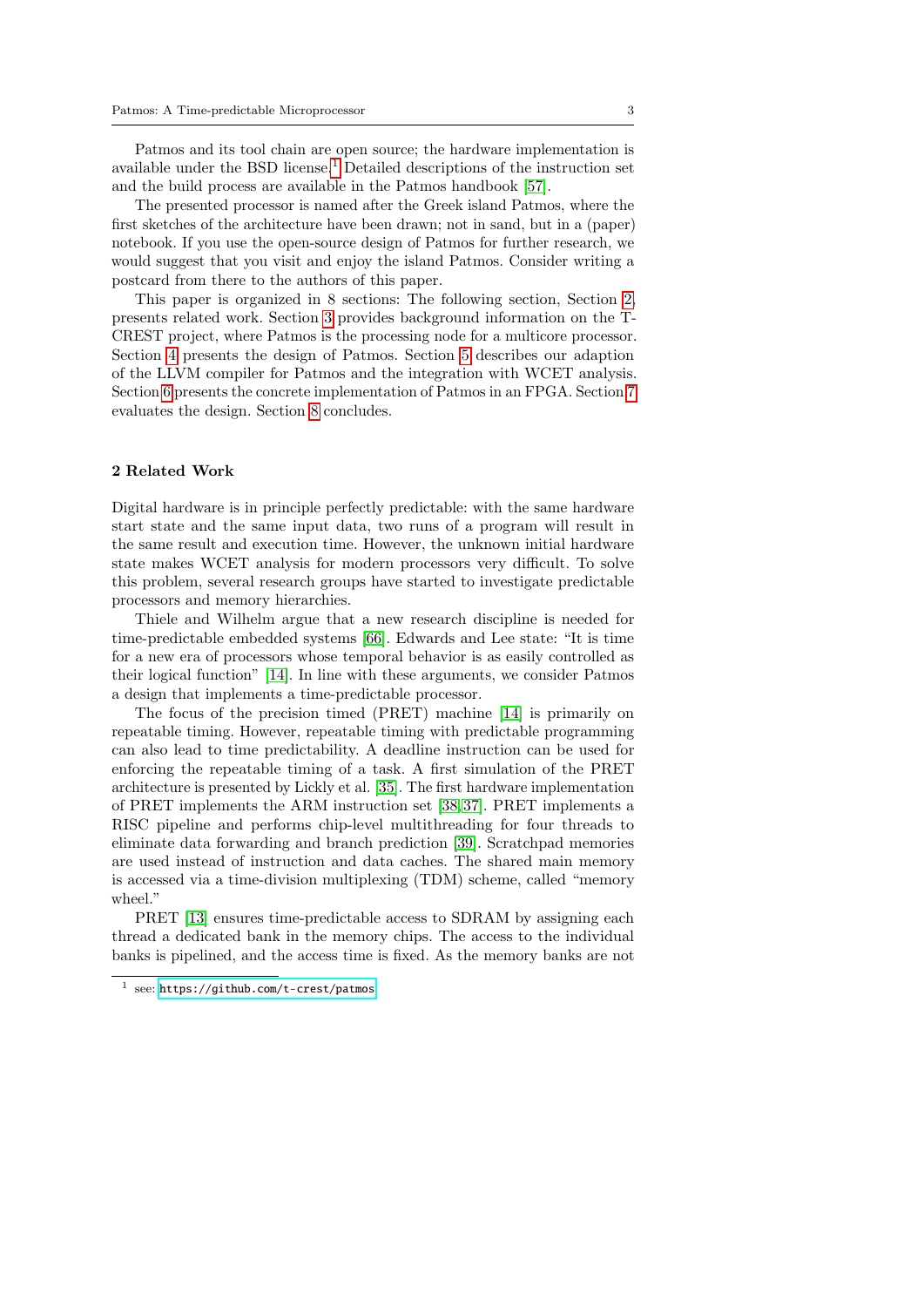shared between threads, thread communication must be performed via the shared scratchpad memory.

A recent version of PRET, FlexPRET [\[73\]](#page-33-4), extends PRET to support mixedcriticality systems. FlexPRET supports two different thread types, hard and soft real-time threads, directly in the hardware. Both thread types have fixed slots assigned in the fine-grained thread scheduling. However, slots not used by a thread (e.g., because of stalling or because a thread has finished its current release) can be used by the soft real-time threads. FlexPRET implements the RISC V instruction set.

In contrast to the PRET approach, we use a dual-issue pipeline for maximum single-thread performance. For multi-threaded applications, we provide a multicore version of Patmos.

Within the FP-7 project MERASA (Multi-Core Execution of Hard Real-Time Applications Supporting Analysability) [\[67\]](#page-33-5), the real-time processor CarCore [\[42\]](#page-32-4) was developed. CarCore is a simultaneous multi-threading version of the TriCore processor. The CarCore is a two-way, five-stage pipeline with separate address and data paths. This architecture allows that the fetch stage issues an address-related instruction (load/store) and an integer instruction within one cycle. CarCore supports a single hard real-time thread to be executed with several non-real-time threads running concurrently in the background. The real-time thread uses a dynamic instruction scratchpad [\[41\]](#page-32-5) that caches full functions. This approach is like the method cache [\[51\]](#page-32-0) used in JOP [\[52\]](#page-32-6) and in Patmos. Stack-allocated data is stored in a data scratchpad memory. The non-real-time threads are served by conventional instruction and data caches.

We share the same vision as the MERASA project: building hardware to support real-time systems and WCET analysis. In contrast to the MERASA processor core, Patmos focuses on single-thread real-time performance. To benefit from thread-level parallelism, we replicate the simple pipeline to build a chip-multiprocessor system. For time-predictable multi-threading, almost all resources (e.g., thread-local caches and register files) need duplication. Therefore, we believe that a multicore system is more efficient than simultaneous multi-threading.

The SPEAR (Scalable Processor for Embedded Applications in Real-time Environments) processor was designed to be time-predictable. SPEAR avoids caches and has a constant execution time for each instruction [\[12\]](#page-30-3). SPEAR supports single-path programming with a conditional move. In contrast to SPEAR, Patmos contains time-predictable caches and supports single-path programming with a fully predicated instruction set.

The JOP project explored time-predictable architectures within the context of a Java processor [\[52\]](#page-32-6). The pipeline and the microcode have been designed to avoid timing dependencies between bytecode instructions. JOP uses split load instructions to partially hide memory latencies. Caches are designed to be time-predictable and analyzable [\[51,](#page-32-0)[53,](#page-32-1)[61,](#page-33-6)[27,](#page-31-0)[60\]](#page-33-1). With Patmos we build on our experience with JOP and implemented a similar, but more general, cache structure.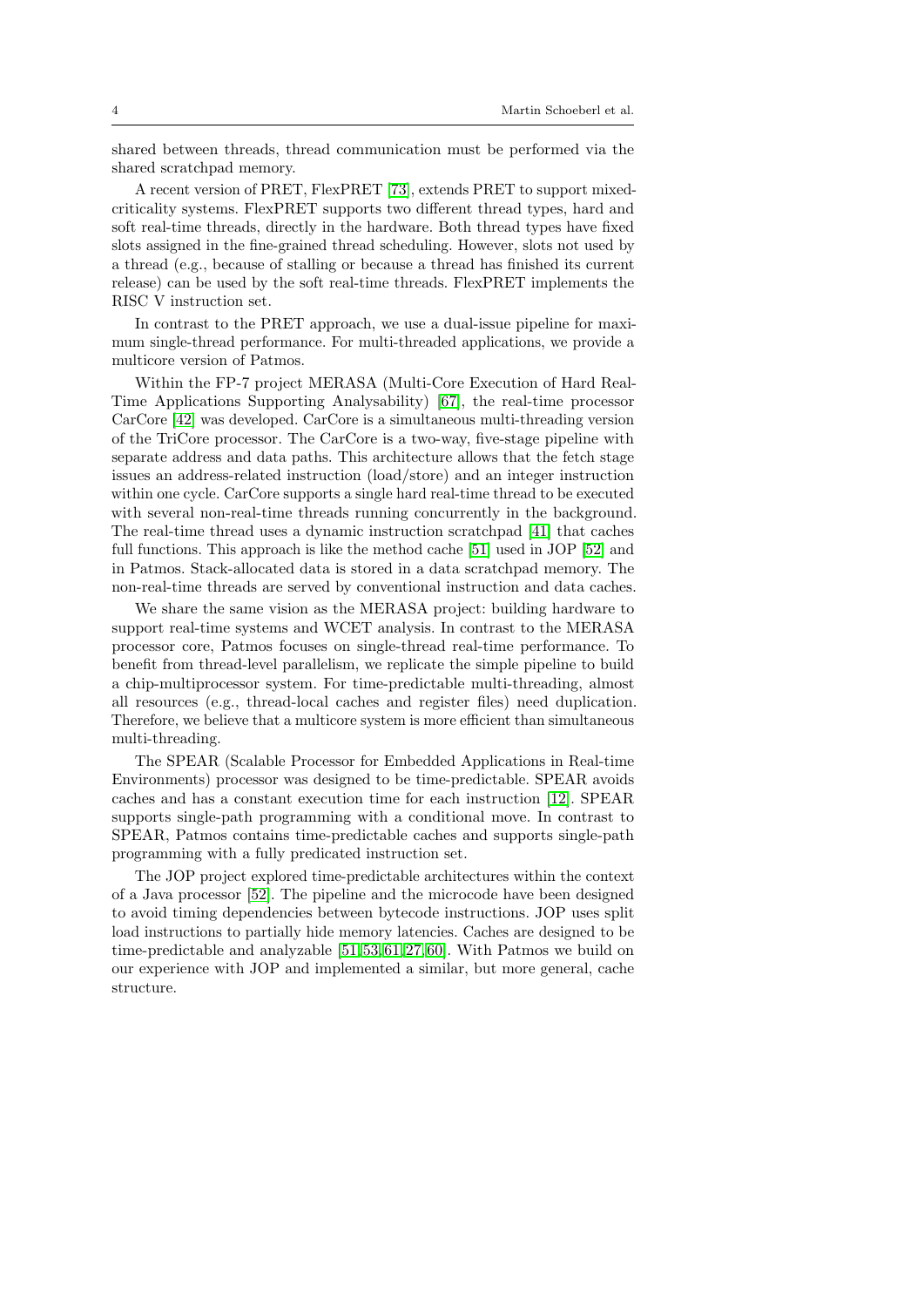The FP-7 project JEOPARD (Java Environment for Parallel Realtime Development) investigated architectures and tools for real-time Java on multicore systems. Within the hardware architecture work package, JOP was extended to support time-predictable execution of Java applications on a multicore. The TDM-based memory access arbitration [\[43\]](#page-32-7) was incorporated into JOP's WCET analysis tool. For Patmos we extended the idea of TDM-based memory arbitration to a distributed TDM memory arbiter [\[59\]](#page-33-7).

Whitham argues that the execution time of a basic block must be independent of the execution history [\[68\]](#page-33-8). To reduce the WCET, Whitham proposes implementing the time critical functions in microcode on a reconfigurable function unit. Whitham and Audsley extend the MCGREP architecture with a trace scratchpad [\[69\]](#page-33-9), which caches microcode and is placed after the decode stage. A software tool extracts instruction-level parallelism at the microcode level and schedules the instructions statically.

Starke, Carminati, and Oliveira present a VLIW processor for real-time systems [\[65,](#page-33-10)[64\]](#page-33-11). The processor implements a four-issue pipeline, supports static branch prediction, and predication. For the memory hierarchy, the processor uses a direct mapped instruction cache and a scratchpad memory for data. The processor has been implemented in a Cyclone IV FPGA, consumes 21,220 logic cells and can be clocked at 93 MHz. The processor is in the same spirit as the Patmos approach by being designed for real-time system using a simple pipeline, but supporting multiple instruction issue.

Falk et al. [\[15,](#page-30-4)[16\]](#page-30-5) developed the WCET-driven compiler WCC, guided by the results of the aiT WCET analysis tool [\[22\]](#page-31-4) WCC optimizes the worst-case path. With our LLVM-based compiler, we also have a tight integration with the aiT WCET analysis tool.

General suggestions for future architectures of memory hierarchies are given by Wilhelm et al. [\[71\]](#page-33-12). A collection of features for time-predictable systems starting from the hardware, suggesting synchronous programming languages, and presenting WCET-aware compilation are presented by Axer et al. [\[5\]](#page-30-6).

A WCET-predictable super-scalar processor that includes a mechanism to avoid long timing effects is proposed by Rochange and Sainrat [\[50\]](#page-32-8). Their idea is to restrict the fetch stage to fetch multiple instructions only from the same basic block. For the detection of basic blocks in the hardware, additional compiler-inserted branches or special instructions are suggested.

# <span id="page-4-0"></span>3 T-CREST: Time-predictable Multicore Architecture for Embedded Systems

The processor Patmos we present in this paper is one component in the T-CREST[2](#page-4-1) project [\[56\]](#page-32-9), funded by the European Commission. Its goal is to develop a time-predictable multicore processor. The project aims at developing time-predictable solutions for a processor core, the on-chip interconnect, the

<span id="page-4-1"></span> $^2$  see <http://www.t-crest.org/>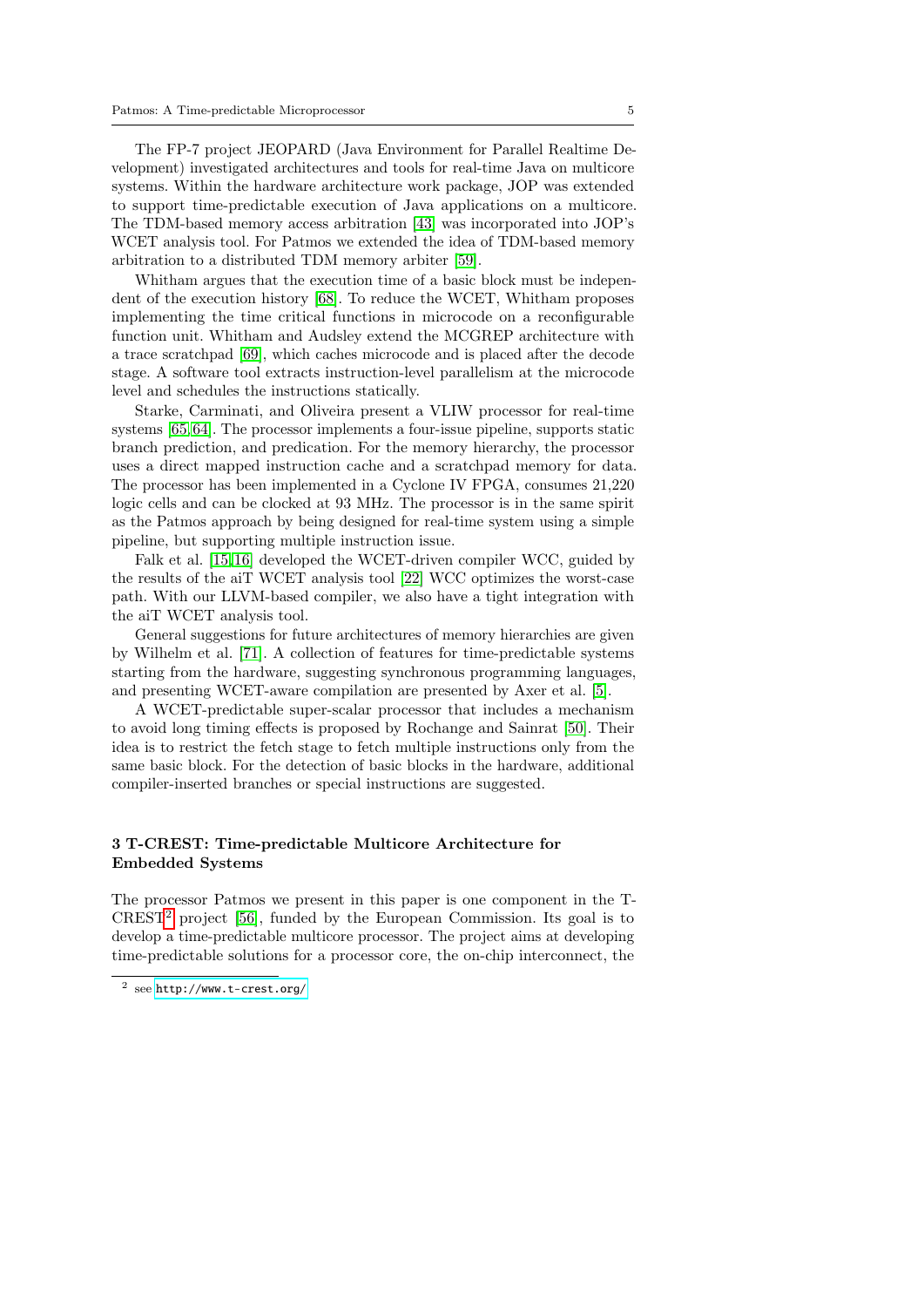

<span id="page-5-0"></span>Fig. 1 The T-CREST platform consisting of Patmos processor nodes that are connected via a NoC for message passing and a memory tree for shared memory access.

memory hierarchy, and the compiler and WCET analysis. This section provides background information on T-CREST and gives an overview of the vision of the T-CREST project.

The T-CREST approach is to design computer architectures where predictable timing is a first-order design factor [\[55\]](#page-32-10). For real-time systems, we thus propose to design architectures with a new paradigm [\[54\]](#page-32-11):

Make the worst-case fast and the whole system easy to analyze.

Time-predictable caching and time-predictable chip-multiprocessing provide a solution for the increased processing power needs in the real-time domain. T-CREST covers technologies at different levels: (1) the chip level design (processor, memory, asynchronous network-on-chip), (2) compiler technologies with WCET optimization and single-path code generation, (3) WCET analysis tools, and (4) system evaluation. For the system evaluation, T-CREST includes a port of a real-time operating system and two industry use cases, one from the avionics domain and one from the railway domain.

Figure [1](#page-5-0) shows the T-CREST platform. Several Patmos processors are connected via a memory tree [\[19\]](#page-30-7) to a real-time memory controller [\[2,](#page-30-8)[33,](#page-31-5)[20\]](#page-30-9). The memory controller is connected to an external SDRAM memory. Therefore, main memory is shared between processor cores. For efficient core-to-core communication, each processor is connected to a time-predictable network-onchip (NoC) [\[58\]](#page-33-13). A Patmos processor is connected to a network interface (NI).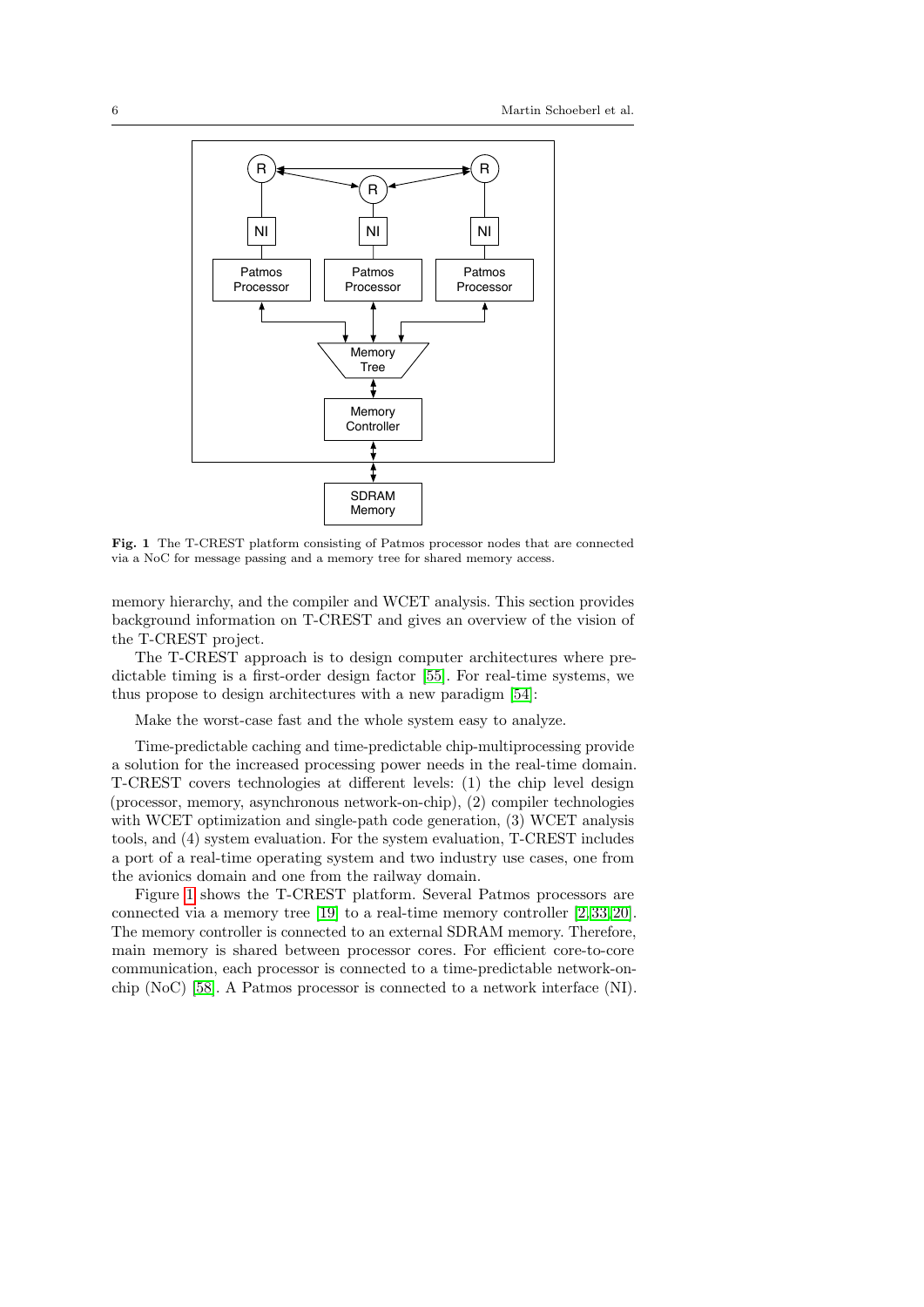Each NI is itself connected to a router  $(R)$ . The routers are connected to their neighbor routers. These on-chip communication channels reduce the pressure on the shared memory bandwidth.

Most of the T-CREST hardware is open-source under the industry-friendly simplified BSD license. The build instructions for the whole platform can be found at <https://github.com/t-crest/patmos> and in more detail in the Patmos handbook [\[57\]](#page-33-2).

### 3.1 The Interconnect

To build a chip-multiprocessor system out of Patmos processor cores, we need a suitable interconnect—a network-on-chip (NoC). The Patmos multiprocessor platform includes distributed local memories that are connected to each processor. The NoC supports time-predictable data movement between these local memories.

To enable time-predictable usage of a shared resource, the resource arbitration must be time-predictable. For a NoC, statically scheduled time-division multiplexing (TDM) is a time-predictable solution [\[58\]](#page-33-13). This static schedule is repeated, and the length of the schedule is called the period. Like tasks in real-time systems, the communication is also organized in periods. The T-CREST NoC uses TDM from end to end, including the network interface. This approach also results in an efficient implementation of the network interface [\[63\]](#page-33-14). The latest T-CREST NoC, which is called Argo, uses a globally asynchronous locally synchronous hardware design with asynchronous routers [\[30\]](#page-31-6).

#### 3.2 Memory Hierarchy

Cache memories for instructions and data are classic examples of the paradigm "make the common case fast." A great deal of effort has gone into researching the integration of the instruction cache into the timing analysis [\[4\]](#page-30-10) and the integration of the cache analysis with the pipeline analysis [\[21\]](#page-30-11). The influence of different cache architectures on WCET analysis is described by Heckmann et al. [\[23\]](#page-31-7). Within T-CREST we explore time-predictable caches for Patmos. Furthermore, we also consider the integration of program- or compiler-managed scratchpad memories (SPMs).

Even for embedded systems, the on-chip available memory is usually too small to hold all code and data. Therefore, an off-chip SDRAM serves as a shared main memory for the multicore processor. Access time to the SDRAM depends on the history of former accesses (e.g., open rows). This optimization improves the average case execution time—but not the WCET. Therefore, the T-CREST team developed real-time memory controllers [\[2,](#page-30-8)[33,](#page-31-5)[20\]](#page-30-9). The cores are connected to the memory controller through a memory tree, known as the "Bluetree" [\[19\]](#page-30-7). The Bluetree communication tree is built out of two input multiplexers with arbitration. A tree out of these two input circuits connects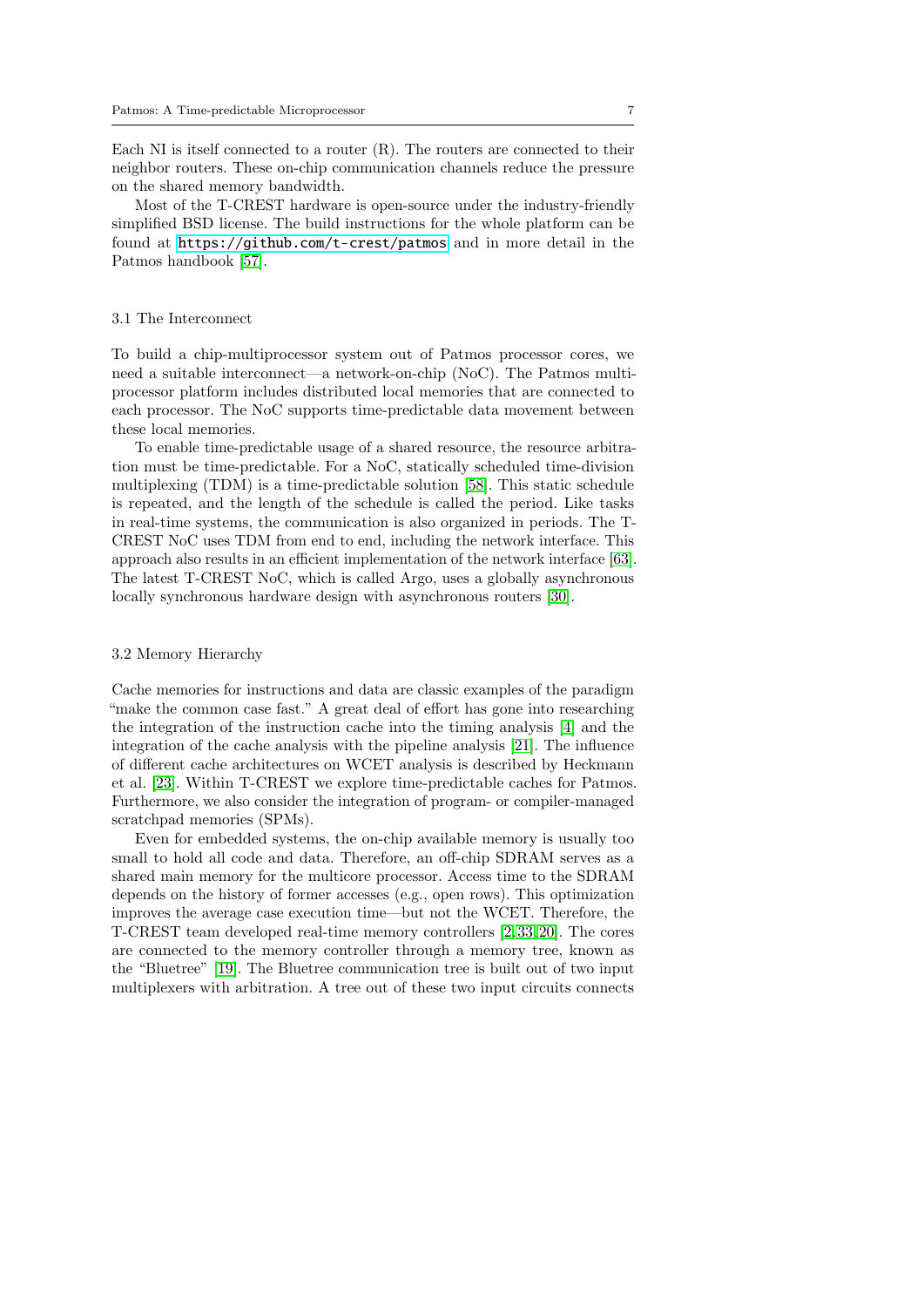all processors to a single memory controller. Arbitration is priority based, i.e., the left input has priority over the right input. That means processors have different priorities towards the memory, depending on their position. To avoid starvation, the left channel is only allowed an upper bound of requests before the right channel is served. In effect, when the system is light loaded this tree structure allows quick service and on heavy load there is an upper bound on the waiting time till service. The Bluetree avoids unused slots as would emerge on TDM arbitration when one processor has no outstanding memory request.

Even on a multicore system, the combination of the time-predictable memory tree [\[19,](#page-30-7)[59\]](#page-33-7) and the time-predictable memory controller allows us to provide upper bounds on memory transactions. This upper bound enables the WCET analysis of individual tasks being executed on a multicore system.

#### 3.3 Compiler and WCET Analysis

In addition to the hardware, the T-CREST team has developed a compiler infrastructure. The compiler for Patmos is an adaption of the LLVM compiler infrastructure [\[48,](#page-32-2)[26\]](#page-31-8). The time-predictable processor Patmos, with the available timing model, allows the development of WCET-aware optimization methods.

Within the project two WCET analysis tools that support Patmos have been used. The commercial WCET analysis tool aiT [\[22\]](#page-31-4) from AbsInt has been adapted to support Patmos. The WCET-oriented optimization in the compiler is tightly integrated with the WCET analysis tool [\[48\]](#page-32-2), which provides information on the worst-case path and basic block timings for guiding the optimization process. Furthermore, a tool called platin has been developed. The role of platin is twofold: (1) being the interface between the compiler and the aiT tool and (2) providing a set of analyses and transformations for WCET analysis itself.

#### 3.4 Operating Systems for Patmos

Although not directly covered by the T-CREST project, three real-time operating systems (RTOS) have been ported to Patmos: (1) the Real-Time Executive for Multiprocessor Systems (RTEMS), (2) the time-composable operating system (TiCOS) [\[7\]](#page-30-12), and (3) the research prototype of MOSSCA [\[31\]](#page-31-9). RTEMS is an open source RTOS, popular in avionics.[3](#page-7-0) T-CREST with RTEMS has been used for the T-CREST evaluated with an avionic use case [\[49\]](#page-32-12). TiCOS is based on the open-source RTOS POK [\[11\]](#page-30-13). TiCOS and POK implement a two-level partitioned scheduler and provide an API according to the ARINC653 standard. Ziccardi ported TiCOS to Patmos [\[72\]](#page-33-15).[4](#page-7-1) MOSSCA is an operating system for safety-critical applications on manycore processors. The port to

<span id="page-7-0"></span> $3$  The port of RTEMS is available at <https://github.com/t-crest/rtems>.

<span id="page-7-1"></span><sup>4</sup> TiCOS is available at <https://github.com/t-crest/ospat>.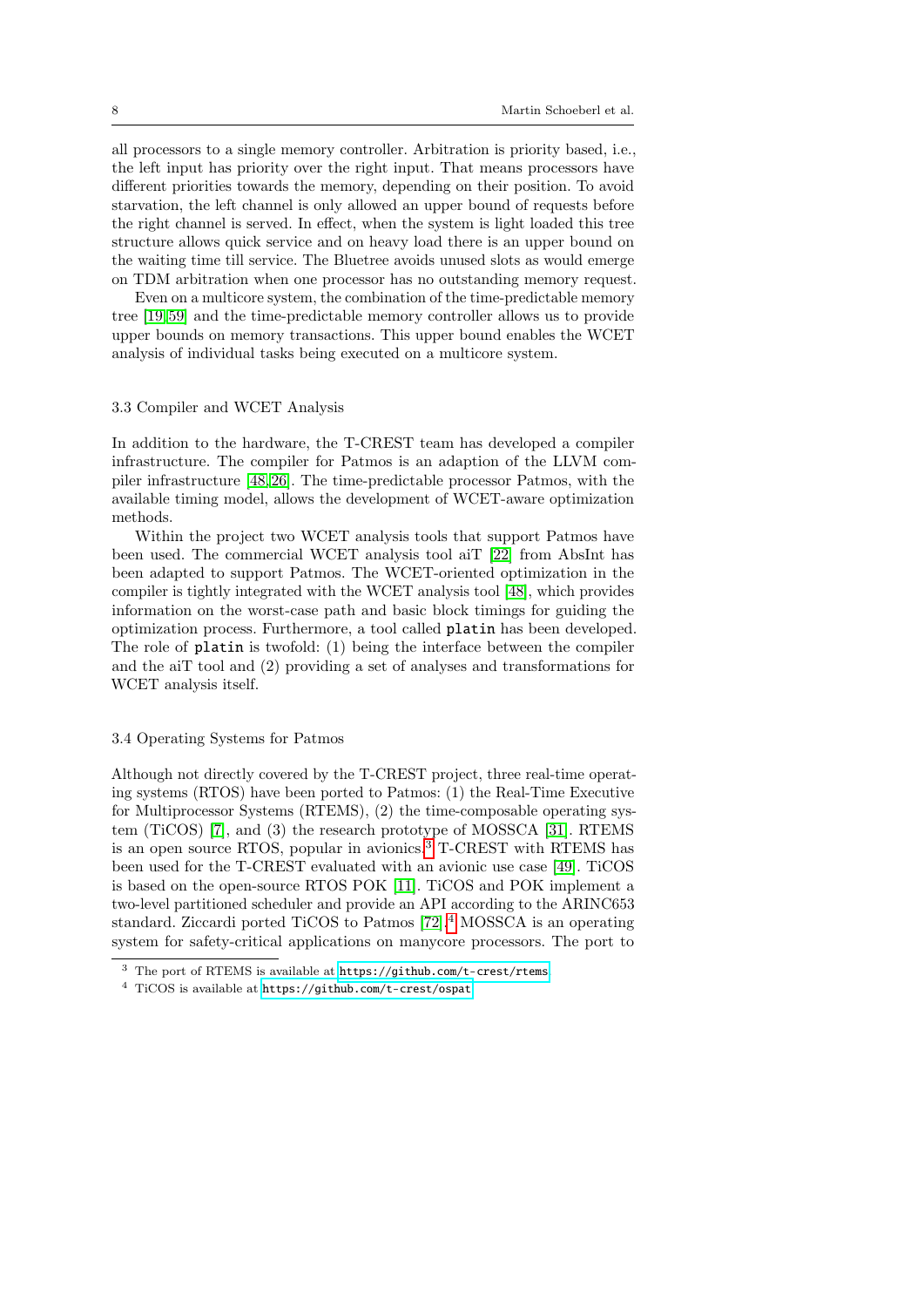Patmos [\[32\]](#page-31-10) explores the multicore version of Patmos and the usage of the SPMs.

#### <span id="page-8-0"></span>4 The Architecture of Patmos

Patmos is a 32-bit RISC-style microprocessor optimized for time-predictable execution of real-time applications. To provide high performance for singlethreaded code, we chose a two-way parallel architecture. To save hardware resources, Patmos is configurable as a two-way or single-way pipeline. For multithreaded code, we provide a chip-multiprocessor system with TDM arbitration of the access to shared main memory.

Patmos is a statically scheduled, dual-issue RISC microprocessor. The processor supports bundles that are 32 or 64 bits wide. All instruction delays are explicitly visible at the ISA level. The compiler needs to respect the exposed delays from the pipeline to generate correct code. Knowing all pipeline delays and the conditions under which they occur simplifies the processor model required for WCET analysis and helps to improve accuracy. Furthermore, no instruction timing depends on either an operand value (e.g., a variable latency multiplication) or the execution of an earlier instruction, as even all cache misses are handled in the same pipeline stage. All instructions, except missing in the cache, have a constant execution time. These properties greatly simplify the computation of the WCET of basic blocks as there is no need to model the pipeline and instruction dependencies.

The modeling of memory hierarchies with multiple levels of caches is critical for practical WCET analysis. Patmos simplifies this task by offering caches specifically designed for WCET analysis. Accesses to different data areas are very different with respect to WCET analysis. Static data, constants, and stackallocated data can easily be tracked by static program analysis. In contrast, heap-allocated data, to be analyzable, demands different caching techniques [\[27\]](#page-31-0). Therefore, Patmos contains two data caches, one for stack cache and one for other data. As the data cache will then cache unpredictable accesses to heap allocated data and to static data, we support cache bypassing load and store instructions for unpredictable data accesses. The WCET analysis tool aiT delivers the information on unpredictable data accesses back to the compiler. On a second compile run this information is used to generate cache bypassing load and store instructions. Furthermore, these instructions can also be used manually by the programmer.

#### 4.1 Fully Predicated Instruction Set

The instruction set for Patmos is a RISC-style load/store instruction set that takes at most three register operands. However, in contrast to common RISC architectures, all instructions are fully predicated. While control-flow instructions and instructions that access memory can be executed only in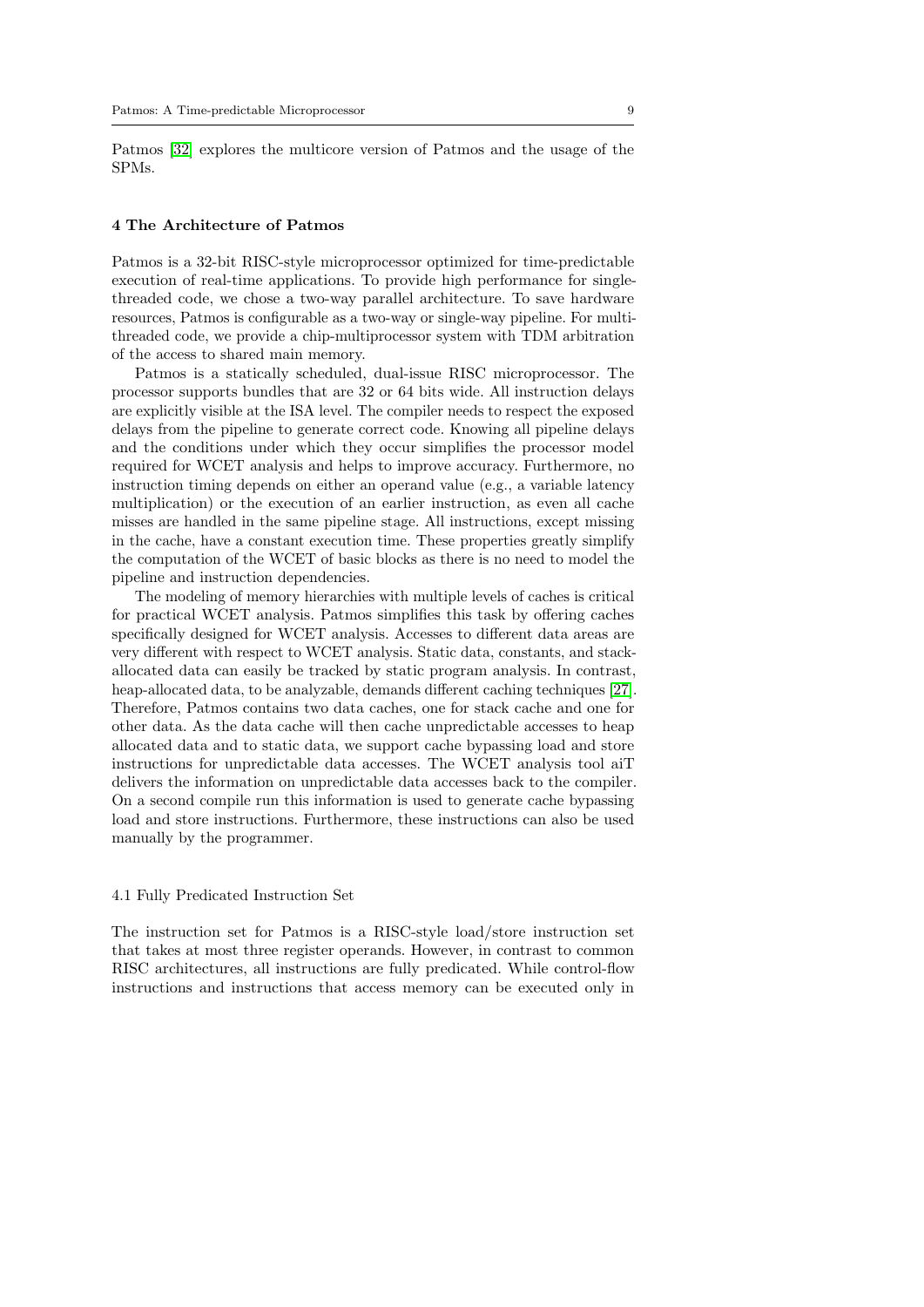the first pipeline, arithmetic and logic instructions can be executed in both pipelines.

The first instruction of an instruction bundle contains a bit to encode the length of the bundle (32 or 64 bits). Register addresses are at fixed positions to allow reading the register file parallel to instruction decoding. The main pressure on the instruction coding comes from the size of constant fields and branch offsets. However, as we support fetching of up to two 32-bits words for the dual-issue pipeline, we use this feature to support ALU operations with 32-bit constants. The constant is encoded in the second instruction slot. Doing so enables the loading of 32-bit constants in a single cycle. Furthermore, most ALU instructions can be performed with a 12-bit constant operand, saving code space and leaving the second instruction slot free for other instructions. Patmos implements conditional and unconditional branches with a 22-bit offset. A register-indirect call instruction supports function calls to a 32-bit address.

To reduce the number of conditional branches and to support the single-path programming paradigm [\[46,](#page-32-13)[47\]](#page-32-14), Patmos supports fully predicated instructions. Predicates are set with compare instructions, which can also be predicated. Patmos has 8 predicate registers.

Access to the different data areas (e.g., stack data) is explicitly encoded with the load and store instructions. This feature helps the WCET analysis to distinguish between the different data caches. Furthermore, which cache will be accessed can be detected earlier in the pipeline.

#### 4.2 Dual-Issue Pipeline

Patmos contains 5 pipeline stages: (1) instruction fetch, (2) decode and register read, (3) execute, (4) memory access, and (5) register write-back. Figure [2](#page-10-0) shows an overview of the Patmos pipeline.

The register file with 32 registers is shared between the two pipelines. Full forwarding between the two pipelines is supported. The basic features are like a standard RISC pipeline.

Figure [2](#page-10-0) shows an overview of the Patmos pipeline. To simplify the diagram, forwarding and external memory access data paths are omitted. We can identify the program counter PC which delivers the fetch address for the method cache (M\$). The M\$ delivers the instruction and is the fetch stage. The instruction word(s) are stored in the instruction register  $(IR)$  for decoding in Dec. Furthermore, the register address fields from the instruction are input to the register file (RF). The RF is read in parallel with the instruction decoding. Instruction decoding and RF reading are the decode stage. The values of the register file and the instruction move to the next stage, the execution stage. In the execution stage, up to two ALU operations are computed or a memory address is computed. The next stage is the memory stage where a load or store operation is performed. The memory stage contains the stack cache (S\$), the data cache  $(D<sup>§</sup>)$ , and the scratchpad memory  $(SP)$ . In the final stage, the write back stage, a computed result or a loaded word is written back into the RF.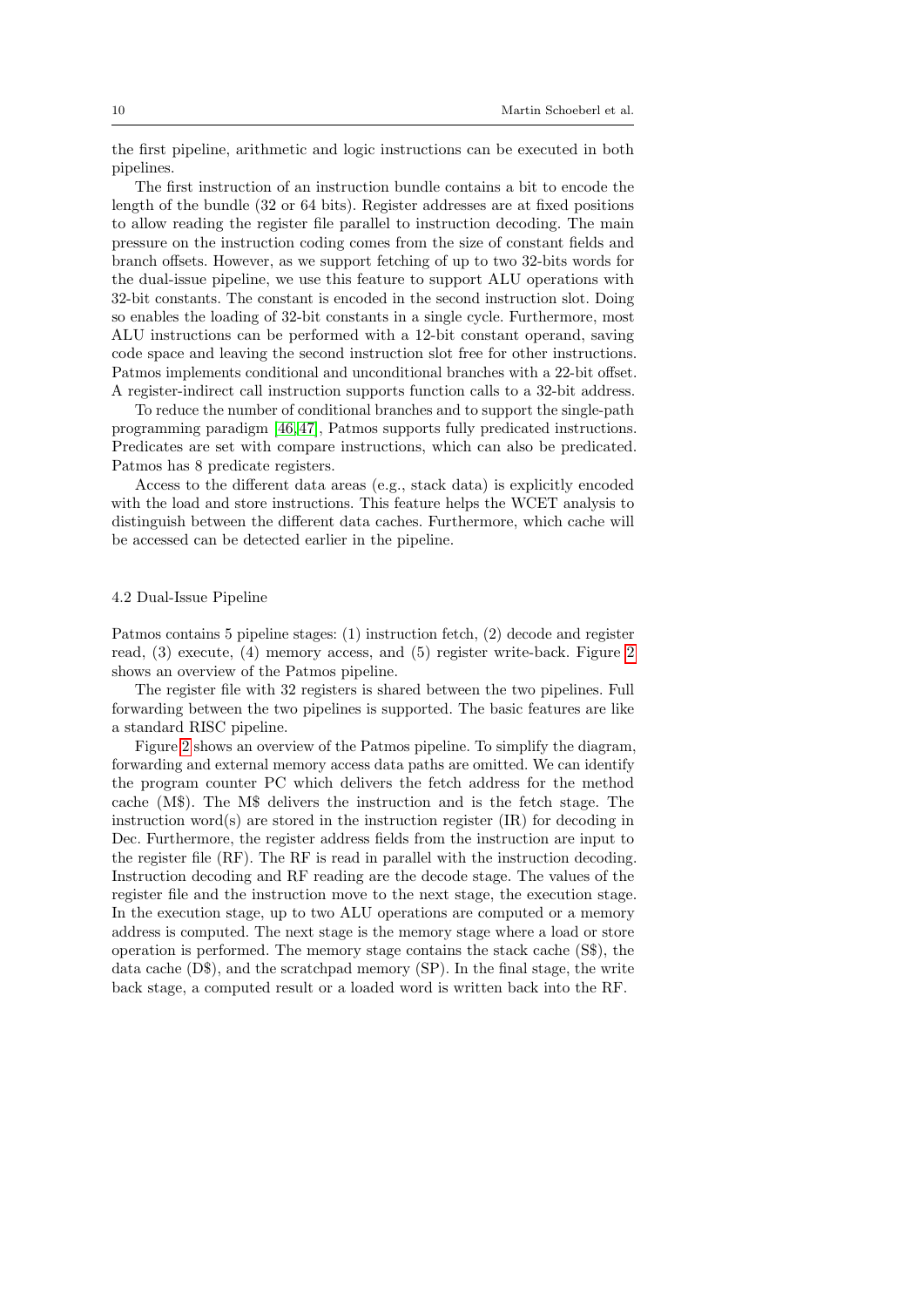

<span id="page-10-0"></span>Fig. 2 Dual issue pipeline of Patmos with fetch, decode, execute, memory, and write-back stages.

Due to the dual-issue pipeline, the register file needs four read ports and two write ports. Such a memory is not available in an FPGA. In the current design, we implement the register file with FPGA registers and use multiplexers for the read ports. If Patmos is configured with a single-issue pipeline, on-chip memory is used for the register file.

As Patmos provides full forwarding from both pipelines, this forwarding network consumes a lot of resources. If the full power of dual issue is not needed, Patmos can be configured as a single-issue pipeline.

# 4.3 Local Memories

Patmos contains three caches (method, data, and stack cache) and two scratchpad memories (SPM) for data and instructions. All caches are configurable in the size. To distinguish between the different caches, Patmos implements typed load and store instructions. The type information is assigned by the compiler (for the stack cache) or by the programmer (for the data SPM).

### 4.3.1 Boot ROM and Scratchpad Memories

Patmos contains on-chip ROMs for instructions and data and a small SPM dedicated to bootstrapping, such that small applications and test cases do not need to access external memory. For larger applications, the boot ROM contains a boot loader that loads the application from a non-volatile memory (or, during development, from a serial line) into the main memory.

Patmos also contains (optional) SPMs for instructions and data. When code and/or data caching is under program control, these SPMs can be used in addition to caches or instead of caches. The usage of SPM is under programmer control. The multicore research operating system MOSSCA explored the usage of SPMs under operating system control [\[32\]](#page-31-10).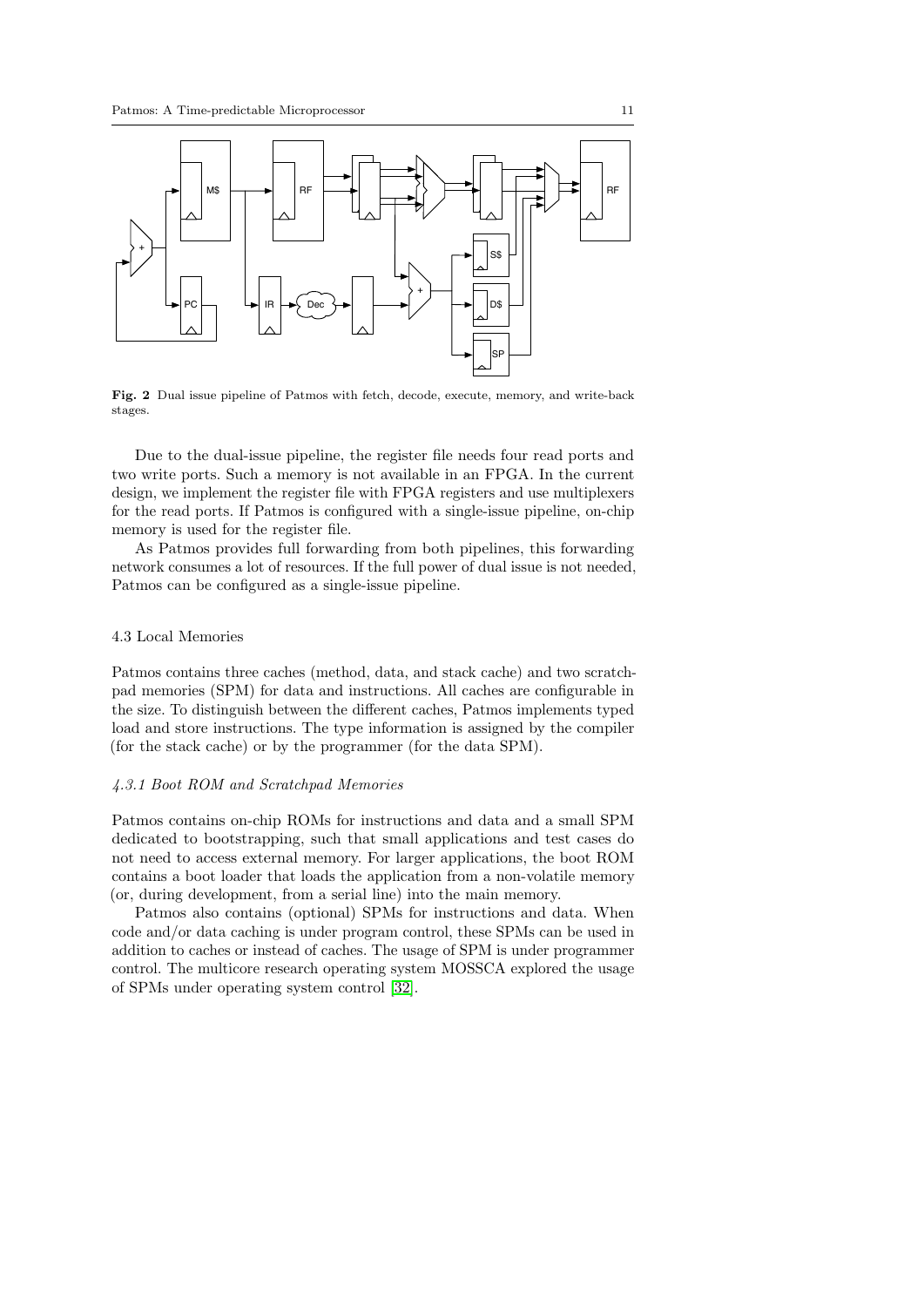## 4.3.2 Method Cache

Patmos contains a method cache that stores entire functions. The term "method cache" applies because this form of caching was originally introduced for a Java processor [\[51\]](#page-32-0). Caching entire functions means that functions may be loaded on a call or on a return. All other instructions are guaranteed cache hits. Our assumption is that those few possible miss points allow for an easier and more precise WCET analysis. Further details of the method cache for Patmos and its analysis appear in [\[10\]](#page-30-14). An average-case comparison between a method cache and a direct mapped instruction cache shows that the winner depends on the external memory properties [\[51\]](#page-32-0). With shorter latency and lower bandwidth, a standard cache performs better. With longer latencies and higher burst bandwidth, as found in modern SDRAM memories, a method cache performs better as it benefits from the higher bandwidth.

The assumption of a method cache is that the cache is larger than all individual functions in a program. However, this assumption cannot be guaranteed at the source code level. Furthermore, an optimizing compiler will inline functions to avoid the call and return overhead, leading to even bigger functions. To mitigate this issue, we have implemented a function splitting pass in the compiler that splits overly large functions into smaller (sub)functions that fit into the cache.

### 4.3.3 Stack Cache

For cache hit and miss classification, the address for the load or store instruction needs to be known. Some addresses, e.g., access to static data and stack access, are relatively easy to predict statically [\[29\]](#page-31-11). Addresses of heap-allocated data are known only at runtime and are therefore not statically predictable. Moreover, access to an unknown address destroys abstract information for one way in all sets of a cache in the cache analysis. Therefore, we split the cache into two caches: one for stack allocated data [\[1\]](#page-29-0) and one for other data. Load and stores for the different caches are different instructions.

However, it is also possible to dynamically allocate data on the stack and furthermore pointers to stack allocated data can leak out of the function. In both cases we use a second stack, called the shadow stack, and those data are allocated on the shadow stack, which is cached by the standard data cache.

The stack cache [\[1\]](#page-29-0) provides a window into the main memory address space. To manipulate the stack cache, Patmos has three instructions: (1) reserve reserves space in the stack cache, (2) free frees space on the stack cache, and (3) ensure enforces data to be in the stack cache. Only the reserve and ensure instructions may trigger a possible exchange with the main memory (spill and fill). All load and store instructions into the stack area are guaranteed hits. Stores into the stack area access only local memory; the write-back to main memory occurs when a reserve instruction causes a spill. Which stack manipulation instructions may lead to memory transactions can be statically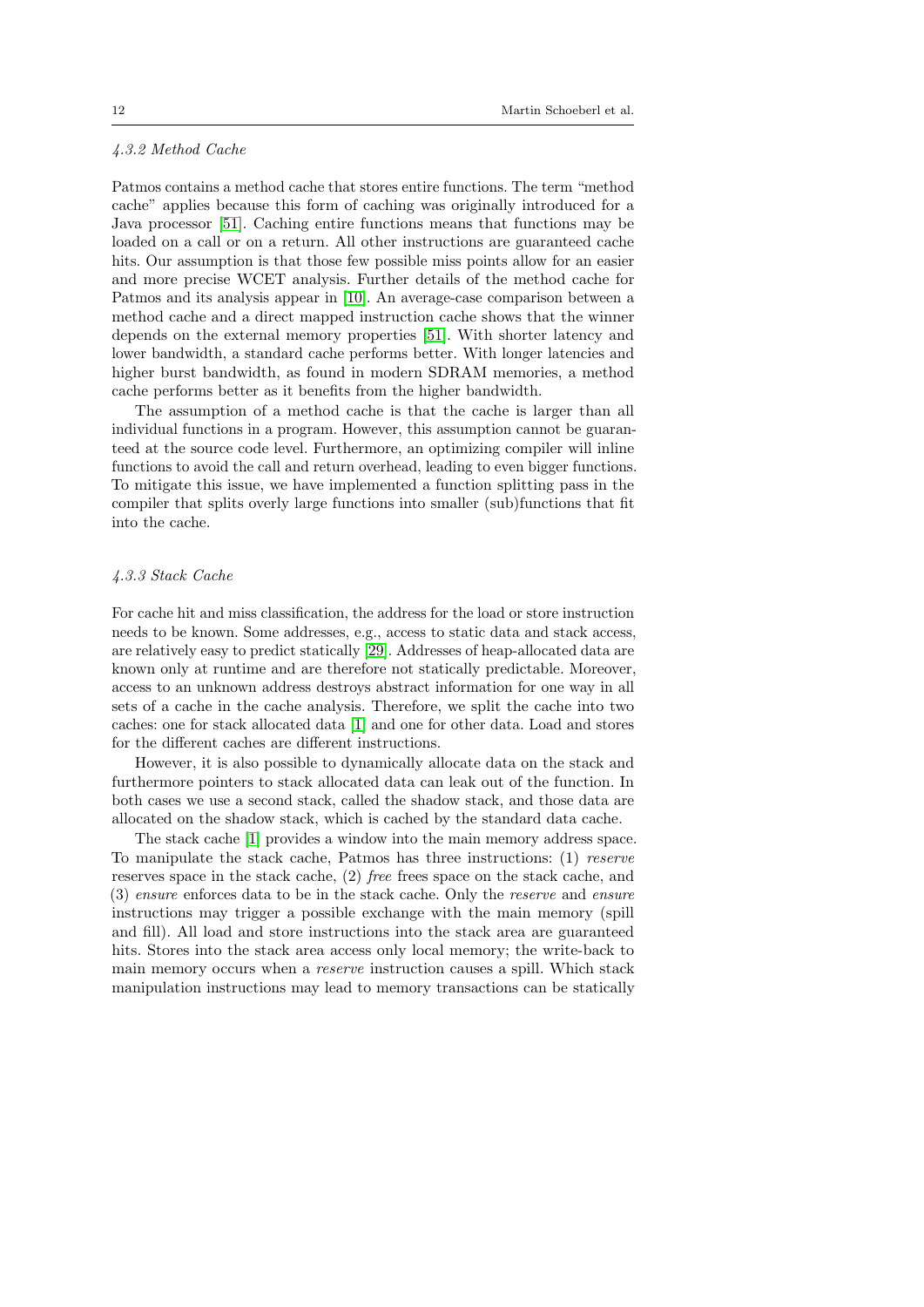predicted [\[29\]](#page-31-11). As stacks are usually shallow, even a small stack cache provides good hit rates.

#### 4.3.4 Data Cache

The current implementation of the data cache is a direct-mapped cache with write-through and no allocation on a write. Write-through was chosen, because WCET analysis tools do not track the state of a dirty bit in a write-back cache and therefore assume that a cache miss also needs a write back of this cache line. The design decision to use a write-through policy is yet another example of how WCET analyzability influences the hardware design for a time-predictable processor. For statically unknown load and store addresses, Patmos has load and store instructions that bypass all caches.

To mitigate the performance effects of the write-through policy, we implemented a small buffer that combines writes into bursts. Furthermore, the Patmos compiler includes a pass that replaces unpredictable accesses to the data cache with bypass load and store instructions.

Access to global (static) data should be easy predictable and a specialized cache for static data would be beneficial. In Java bytecode access to static data is performed with its own instructions, and we have implemented such a cache for static data in the Java processor JOP [\[52\]](#page-32-6). However, to distinguish between static and heap allocated data is not trivial in C. We consider providing compiler support to classify load and store instructions to static data as future work.

#### 4.3.5 Miss Detection and Pipeline Stalling

The cache configuration of Patmos is unique with respect to miss detection: for all three caches, misses are detected (and the pipeline stalled) in the memory stage. This is normal for a data cache, but a standard instruction cache misses in the fetch stage. However, the method cache performs miss detection just on call and return. Therefore, these instructions can also stall in the memory stage.

The consequences of a single stalling pipeline stage are twofold: (1) The hardware implementation of stalling is simplified, and (2) cache analysis becomes simpler. As instructions that access memory are allowed only in the first pipeline, only one such instruction can be in the memory stage at one time. Therefore, no two instructions can trigger a cache miss in the same clock cycle for two caches. This feature contributes to a timing-composable architecture. Different caches can be analyzed independently and the results merged.

#### 4.3.6 Interrupts and Exceptions

Patmos supports interrupts and exceptions with an exception unit that is mapped into the IO space. The general principle of operation is that the exception unit requests the execution of an exception from the pipeline, and the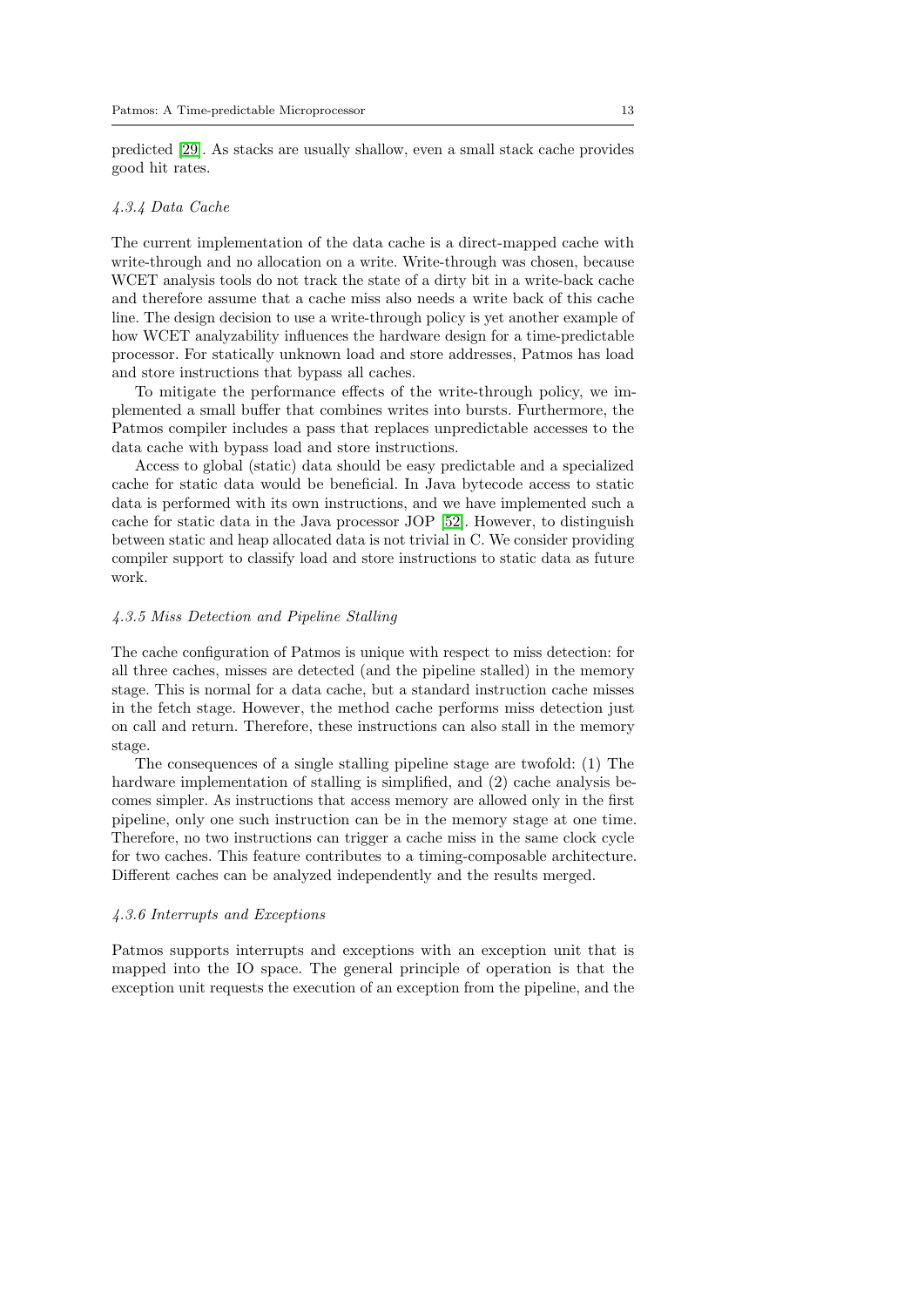pipeline acknowledges when it starts the execution of the respective exception handler.

The exception unit supports 32 exception vector entries, where exceptions 0 and 1 are reserved for the "illegal operation" and "illegal memory access" faults. While exceptions 2 to 15 can be used freely (e.g., by the operating system), exceptions 16 to 32 are attached to external interrupts, triggered by I/O devices. The default configuration of Patmos contains a programmable timer interrupt to support a real-time operating system, such as TiCOS ported to Patmos [\[72\]](#page-33-15).

Instructions that stall the pipeline (loads, stores, calls, etc.) delay the triggering of interrupts until the pipeline resumes execution. Therefore, method cache fills or stack spills cannot be interrupted. Control-flow instructions delay the triggering of interrupts such that interrupts are never triggered inside a delay slot or while executing instructions speculatively. Multiplications delay the triggering of interrupts such that no multiplications are "in flight" when an interrupt handler is entered.

The return information for an exception, which is the base address of the method cache and the offset within the method cache (like a program counter), are stored in two special registers. No other hardware state needs to be stored by the processor on an interrupt. The interrupt handler must store and restore registers that it needs.

#### 4.4 Multicore Architecture

Several Patmos processors share the main memory via a memory arbiter. Three versions of the arbiter are available: the Bluetree memory tree [\[19\]](#page-30-7), a simple pseudo round-robin memory arbiter, and a distributed TDM arbiter [\[59\]](#page-33-7). The round-robin arbiter is a *pseudo* round-robin arbiter, as it does not perform the arbitration decision in a single clock cycle. The combinational decision in a single clock cycle does not scale to many cores. Instead, the arbiter sequentially "polls" each core for access. Therefore, for each core that does not need access to main memory, one clock cycle is "wasted." However, with enough cores the memory bandwidth is fully utilized, and all cores are basically memory bounded.

For external memory, we have implemented two different memory controllers for synchronous and asynchronous SRAMs and a time-predictable SDRAM controller [\[33\]](#page-31-5).

### <span id="page-13-0"></span>5 Compiling and Worst-Case Execution Time Analysis for Patmos

Exposing the micro-architecture at the ISA level and requiring the application to manage local memories leads to a small and fast hardware design. It also simplifies the WCET analysis, because changes to the hardware state can be explicitly observed at the ISA level. The application code, and thus the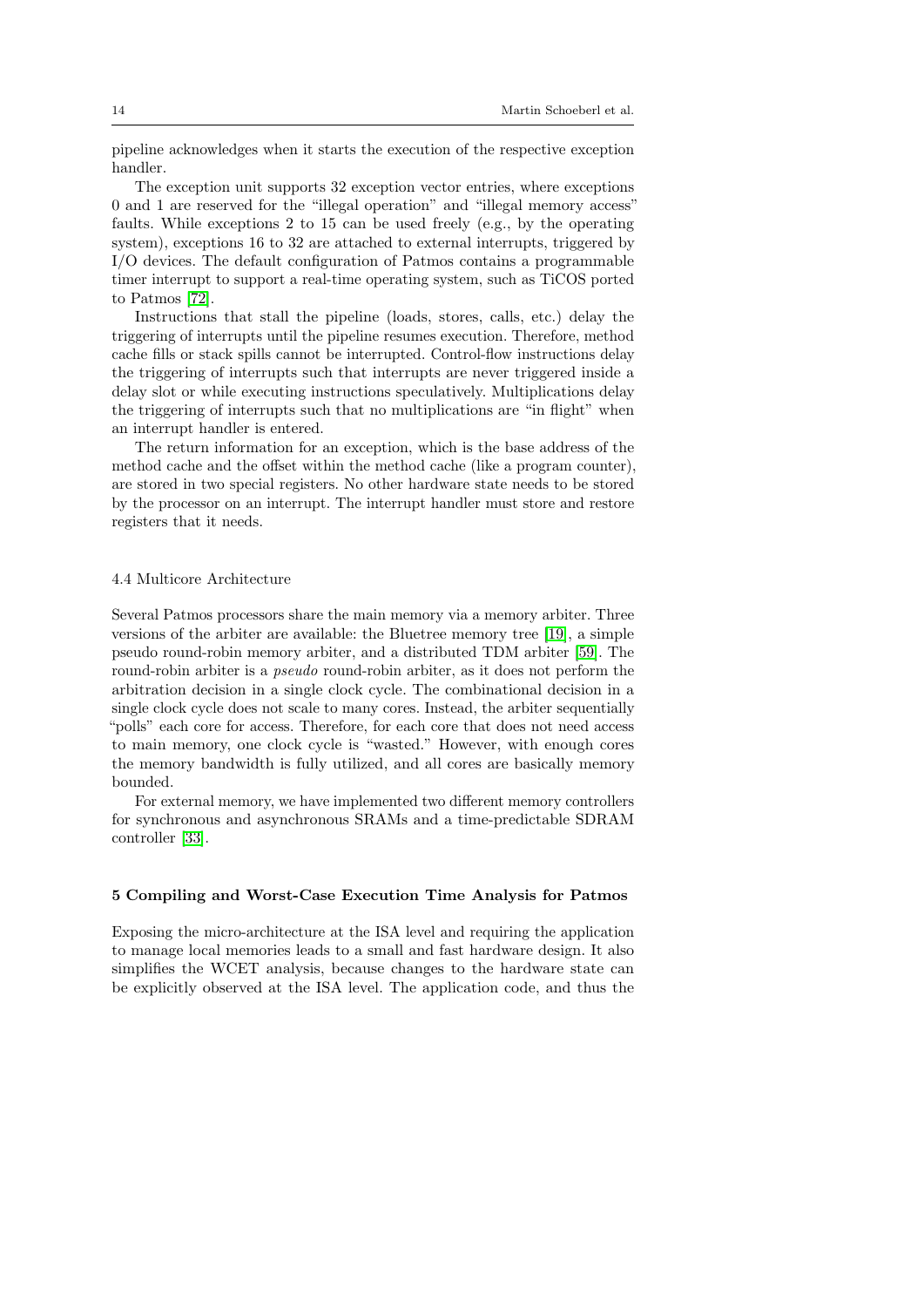compiler, must ensure the efficient use of the available resources. While the compiler has a static view of the executed application, it also has a more high-level view than the processor. Together with less stringent resource and runtime requirements (as compilation is done at design time), the compiler can thus use more powerful optimizations.

The compiler supports the WCET analysis by supplying meta-information (about the program) that is available in the compiler but lost in the final binary to the analysis. Examples of such meta-information are indirect branch targets or possible addresses accessed by memory instructions. The compiler also uses feedback from the WCET analysis for optimization. For example, memory accesses—for which the value analysis of the WCET analyzer cannot determine the accessed address—are replaced by accesses directly to the external memory, so that such accesses do not introduce imprecision in the cache analysis.

#### 5.1 Dual-Issue Support

The dual-issue architecture of Patmos requires the compiler to schedule instructions without hazards and to allocate instructions to the second pipeline. In our compiler, we use a standard bottom-up instruction scheduler to perform this task. Scheduling is performed after the insertion of register spill code and function prologues and epilogues. To break false dependencies between instructions, the compiler can use register renaming during scheduling. Depending on the number of instructions available for filling control flow delay slots, the compiler issues either delayed or non-delayed control flow instruction variants.

Supporting both delayed and non-delayed control flow instruction variants provides performance benefits in exchange for very little hardware cost. On the one hand, a fully filled delay slot provides better performance than a branch predictor can. On the other hand, even trivial "predict-not-taken" nondelayed branching provides better performance than executing only No-Ops. Our non-delayed branch instruction predicts non-taken, the simple version of just continuing instruction fetching after the branch. Combining the two variants provides better performance than either variant can alone. Compared to supporting only delayed branches, our approach also reduces the code size by suppressing No-Ops. The reduced code size, in turn, can reduce the method cache misses, thereby improving performance.

The compiler uses the fully predicated ISA to perform "if-conversion," i.e., the compiler converts small conditionally executed basic blocks into predicated straight-line code to avoid the overhead of branches. Our compiler can also eliminate all input-data dependent branches to generate single-path code.

### 5.2 Stack and Method Cache Support

The stack cache provides a fast way of storing temporary data without necessarily writing the data back to global memory. The compiler automatically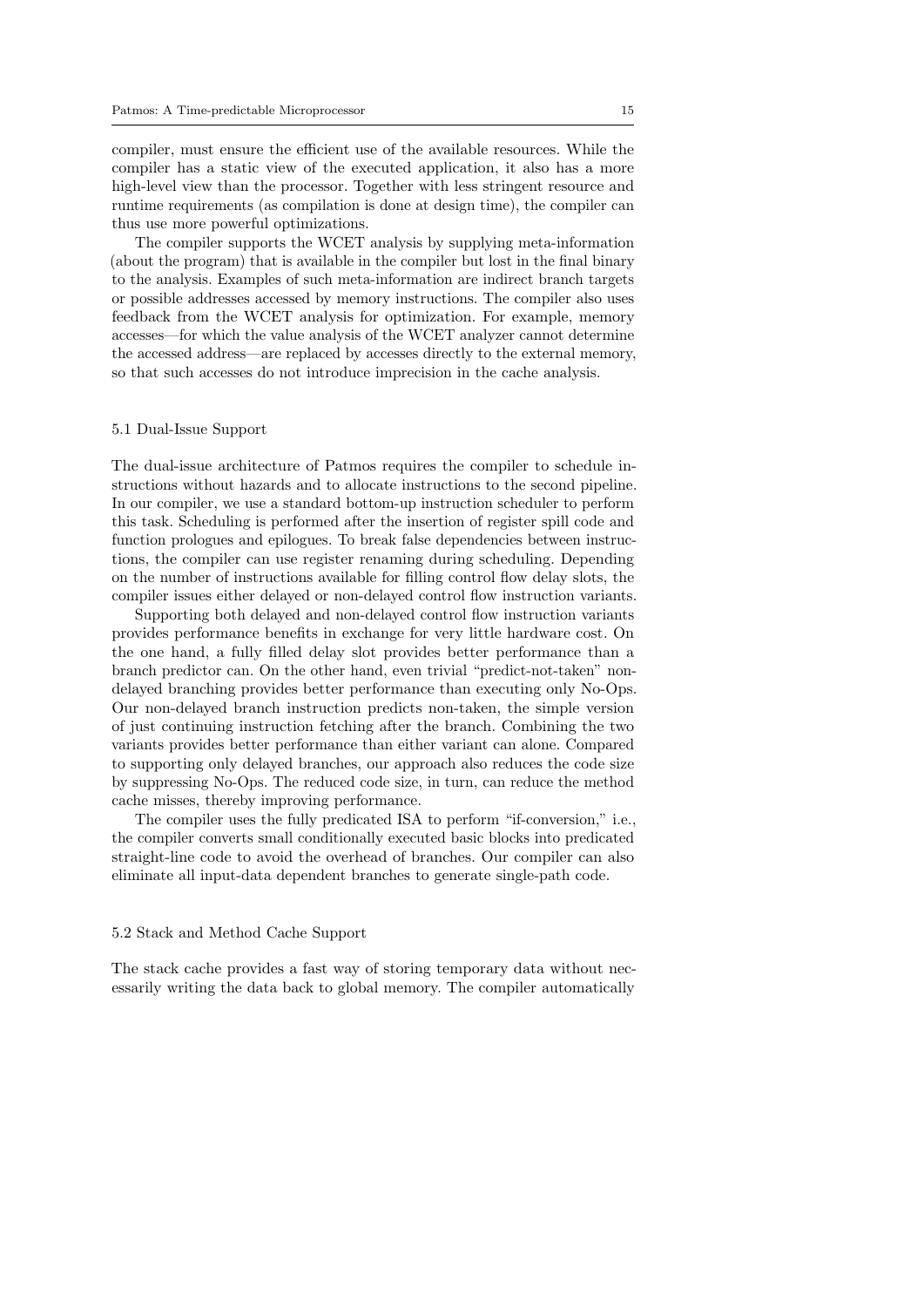uses the stack cache for spilling registers and for stack-allocated data. Stack cache management instructions are inserted in the prologue and epilogue of functions, as well as after all call sites, to reserve and free stack frames in the stack cache [\[1\]](#page-29-0). However, pointers to data allocated to the stack cache cannot be passed to callees. Therefore, the compiler maintains a separate shadow stack in global memory. The shadow stack is used for dynamically allocated stack data and for data that can escape the function in which it is defined.

The method cache requires the compiler to split large functions into smaller sub-functions that fit into the cache. The compiler contains a function splitter pass that partitions functions into sub-functions of a predefined size. This feature enables the processor to execute arbitrarily large functions. Furthermore, when large functions are split into smaller sub-functions, the cache cost of larger functions, where not all code is executed, is reduced.

### 5.3 Single-Path Code Generation

The execution time of a given piece of code is determined by two factors: the sequence of actions along an execution path and the durations of these actions. Sources of uncertainty in execution time stem from both the software and the underlying hardware. Typically, different program inputs result in different execution paths. The duration of the instructions on these paths depends on the hardware state that has built up in the execution history.

The single-path approach removes the uncertainty on the software side. The key idea is to eliminate all input-data dependent control flow alternatives, and to construct a singleton execution path that is taken independent of the program inputs [\[46,](#page-32-13)[47\]](#page-32-14). The transformation is based on if-conversion [\[3\]](#page-30-15), which turns input-data dependent control-flow alternatives into a straight-line sequence of predicated instructions.

The Patmos compiler can generate single-path code in an automated way [\[44\]](#page-32-15). It implements the single-path code transformation in the backend and operates on the control flow graph representation rather than on the source code. A guard predicate is computed for each basic block based on control dependences. The instructions of the basic blocks are then predicated with the corresponding guard. The guards are defined at the branch conditions of the original graph, and these defining instructions are predicated themselves. The basic blocks are put into topological order, and the branch instructions are removed.

This procedure is performed individually for each loop scope in the graph. Therefore, the forward control-flow graph of the loop (the graph without back edges) is considered. For loops with an input-data dependent iteration count, a new loop counter is introduced. This counter forces the code to be executed as many times as given by the local loop bound. The guards are defined in such a way that they are false for these excess iterations. The composition of the complete control-flow graph from the single-path loops is performed in a recursive manner: Inner loops are treated like single basic blocks and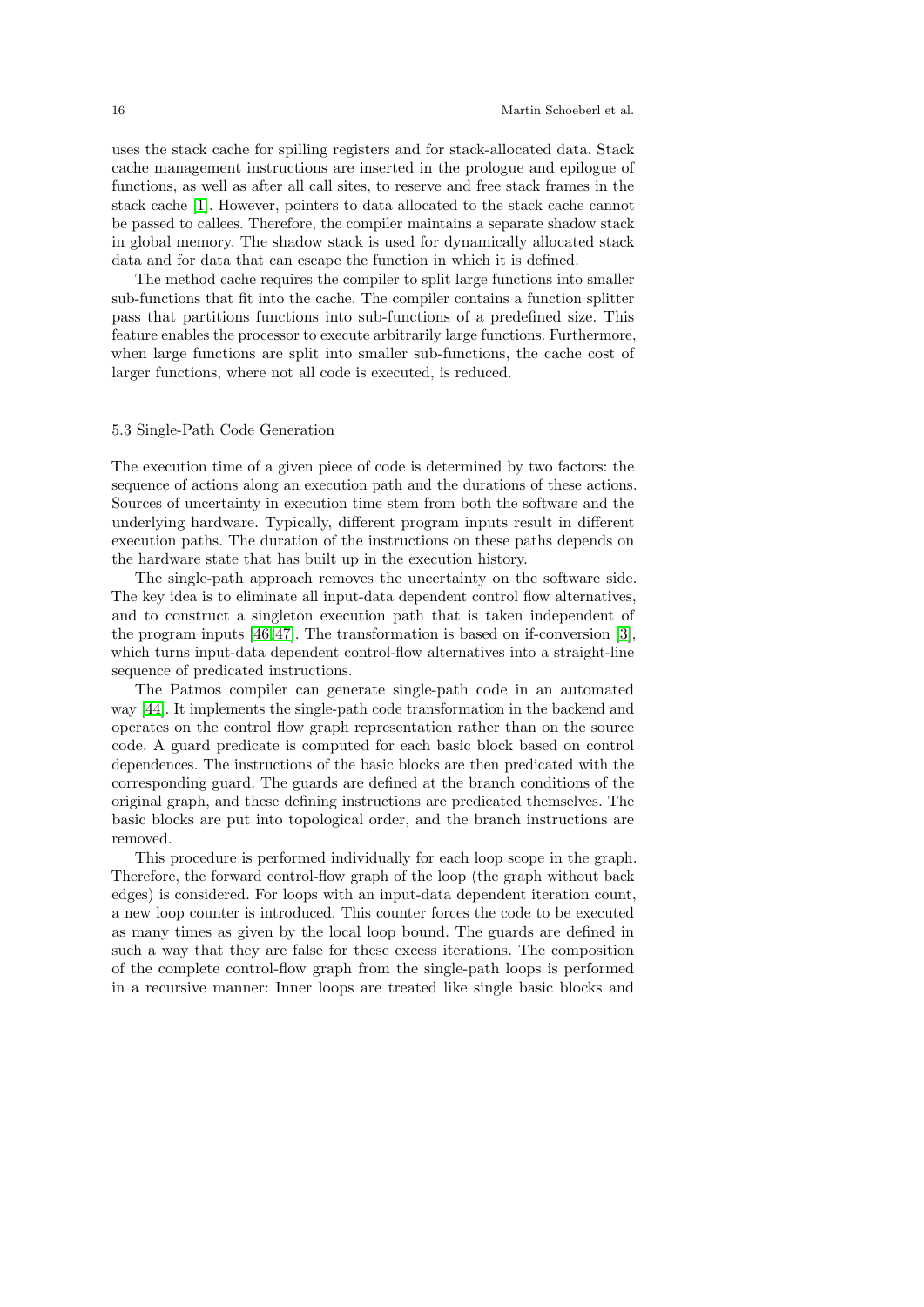assigned guards. The sketched transformation is general in that it can handle unstructured code (e.g., by break and goto statements) if the control flow graph is reducible [\[45\]](#page-32-16). The single-path transformation is applied on the level of functions. By specifying an entry function (a single-path root), the selected function itself and copies of all functions below in the call-graph are converted to single-path code. This limits the single-path transformation to programs without direct or indirect recursion. Note that recursion is discouraged or even prohibited in most coding standards for safety-critical software (e.g., MISRA C, DO178-B, ISO 26262-6).

The Patmos processor presents itself as a suitable target platform for singlepath code, not only because of its predictable, fully predicated pipeline and the instructions for predicate register manipulation, but also because the timingcomposable architecture allows for easy analysis and enables the generation of code with stable timing behavior.

Special instructions allow reading and writing a single bit within a 32-bit register. Furthermore, predicate live ranges coincide with the nesting depth of the control-flow graph. During successive loop iterations, the predicates of the code outside the loop do not need to be accessed. Therefore, the compiler allocates predicate registers within loop scopes. When a loop is entered, the whole set of live predicate registers is stored such that the registers are available for the predicates inside the loop. When the loop is left, the set is restored. Patmos supports storing and restoring of the complete predicate register file at once by making it accessible as a special register.

Obtaining the WCET for single-path code on Patmos is straightforward. The latency of an instruction (except for pipeline stalls at memory accesses) is independent of the value of its operands, its predicate operand. To obtain the WCET, the memory access-related worst-case costs must be added to the number of instructions on the singleton execution path.

In single-path code, function calls and the corresponding stack cache allocations are performed unconditionally. Thus, both the sequence of (sub-)functions loaded into the method cache and the sequence of stack cache control operations is invariant. The related worst-case latencies can be obtained by simulation with a simple hardware model.

If a data cache is used, the memory access costs of a conventional data cache analysis performed on the original (not single-path converted) control-flow graph can be added. A more suitable alternative to the data cache would be the usage of the data SPM, where single-cycle access costs are given once the data is loaded to the local SPM, and the costs for memory write-through are avoided. In this case, the costs for the (explicit) transfer of the data between the local SPM and the global memory must be added.

The single-path approach is an orthogonal approach to code predictability. The knowledge of one execution of a single-path task accurately predicts every execution of the task. Tasks generated as single-path code exhibit a predictable and stable timing behavior with little or no execution time jitter. This is a stronger property than WCET predictability, and certainly, it comes at a higher cost. Depending on the program structure, the overall length of the singleton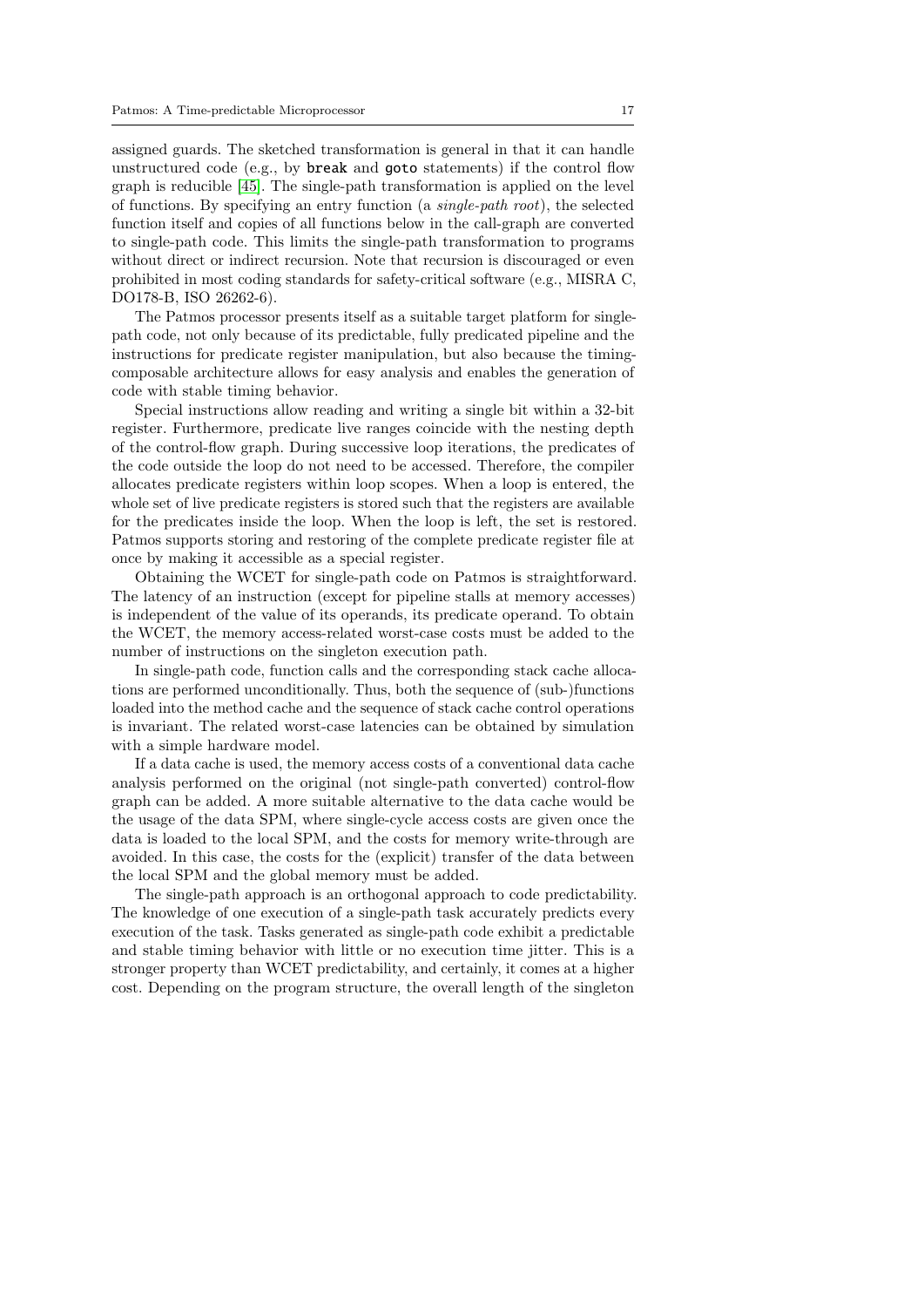execution path may be increased compared to any path through the original, conventionally compiled program. The programmer specifies the tasks to be generated as single-path code either by function attributes in the source code or by passing the names of the functions to the compiler. Because of the cost, they will only apply single-path code generation for tasks for which such a predictable, stable timing behavior is desired.

#### 5.4 Worst-Case Execution Time Analysis

Static WCET analysis has been an integral part of the Patmos toolchain since its early developmental stages. In addition to precise WCET bounds, an important goal was to reuse existing platform-independent program analyses, to benefit from advances in the rapidly evolving static analysis field. To achieve this goal, all information necessary for WCET analysis should be provided by the compiler and by analysis tools that operate on the platform-independent bitcode representation of LLVM. In this approach, a major challenge is the transformation and combination of compiler and analysis information. The platin tool that was developed for Patmos [\[48\]](#page-32-2) performs these transformations and combinations.

The **platin** tool supports the transformation of platform-independent flow information to machine code, using an approach that ensures sound results [\[26\]](#page-31-8). Furthermore, it prepares relevant analysis information for external binary-level WCET analysis tools, e.g., the well-known industrial tool aiT [\[22\]](#page-31-4). The platin tool communicates with the compiler using PML (Platin Metainfo Language) files, which contain all information (about the analyzed program) relevant for WCET analysis. A distinguished feature of PML is that it allows to store information about both the platform-independent intermediate representation and the platform-dependent machine code.

Figure [3](#page-18-0) illustrates the integration of the compiler, WCET analysis, and external tools into our framework. The application code is translated into bitcode and linked at this intermediate level by the compiler (patmos-clang). At this point the compiler has a complete view of the application. The compiler (patmos-llc) and linker (patmos-gold) produce the executable binary file and additional produces a PML, which contains structural information and flow information derived from bitcode analyses and program annotations. With platin this information can be extended. For example, our toolchain supports the external tool SWEET [\[36\]](#page-31-12) to obtain more precise flow-information. To this end, the bitcode is translated to ALF, the input format of SWEET. The tool generates target-independent flow facts that are added to the PML file. platin translates the available flow information to the machine code representation. A set of exporters (e.g., platin-aiT and platin-otawa) exists, which output the information to a format suitable as input to external WCET analysis tools, like the aiT [\[22\]](#page-31-4) or OTAWA [\[8\]](#page-30-16).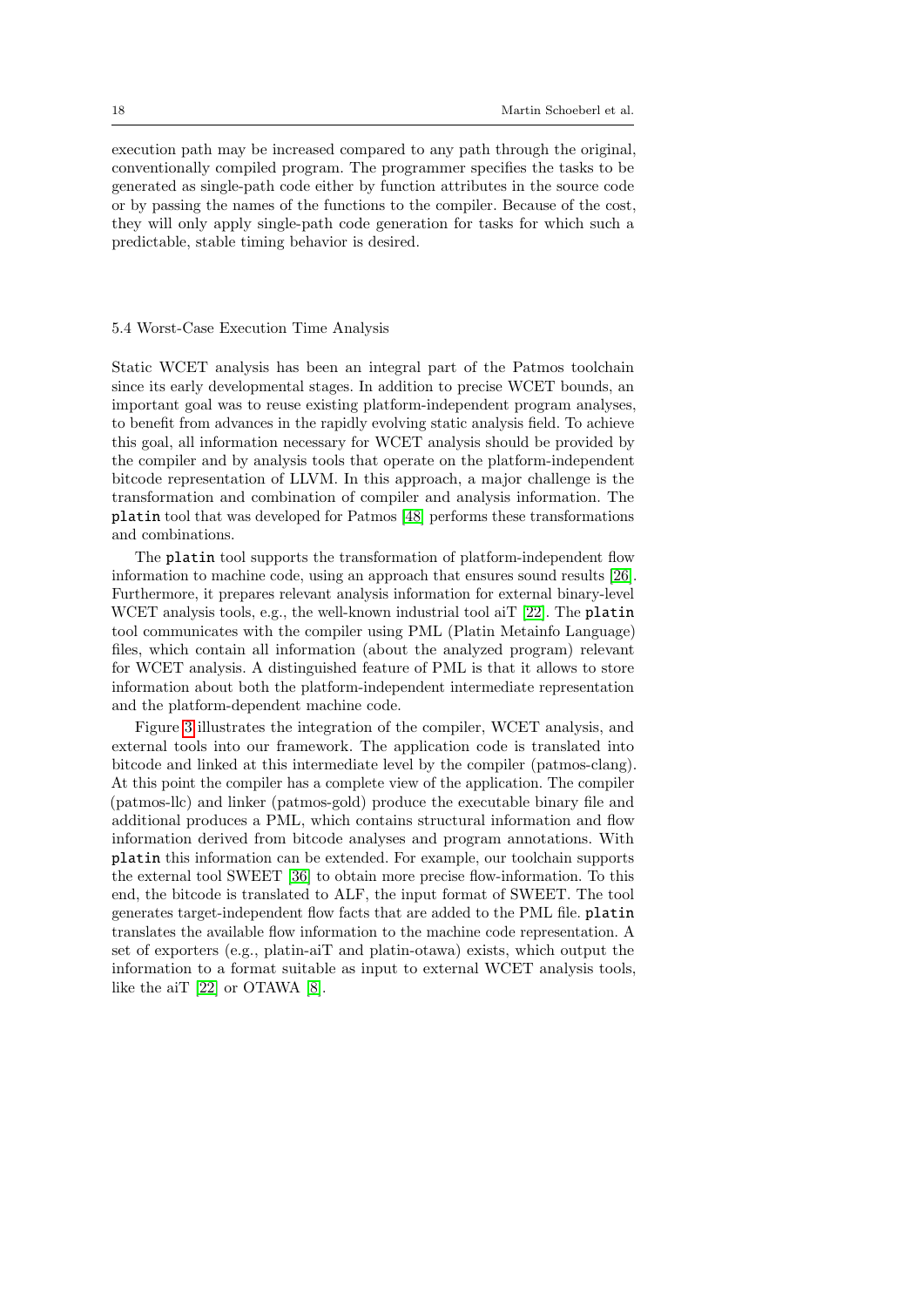

<span id="page-18-0"></span>Fig. 3 The T-CREST approach to compilation and integration with WCET analysis.

Additionally, platin provides a WCET analysis tool on its own (platinwca), thereby taking advantage of three features that are characteristic for the Patmos architecture:

First, our static analysis operates (almost) exclusively on information that was provided by the compiler and platform-independent analyses. We therefore avoid duplicating efforts of the compiler and do not need to model the semantics of machine code in detail.

Second, the Patmos design ensures that the timing of hardware components can be analyzed independently. This feature allows us to decouple different cache analyses and the pipeline timing analysis, and to use global cache analyses (e.g., persistence analyses) that avoid costly virtual loop-peeling.

Third, the Patmos design prevents the need for excessive context sensitivity for hardware timing analysis. This feature avoids scalability problems and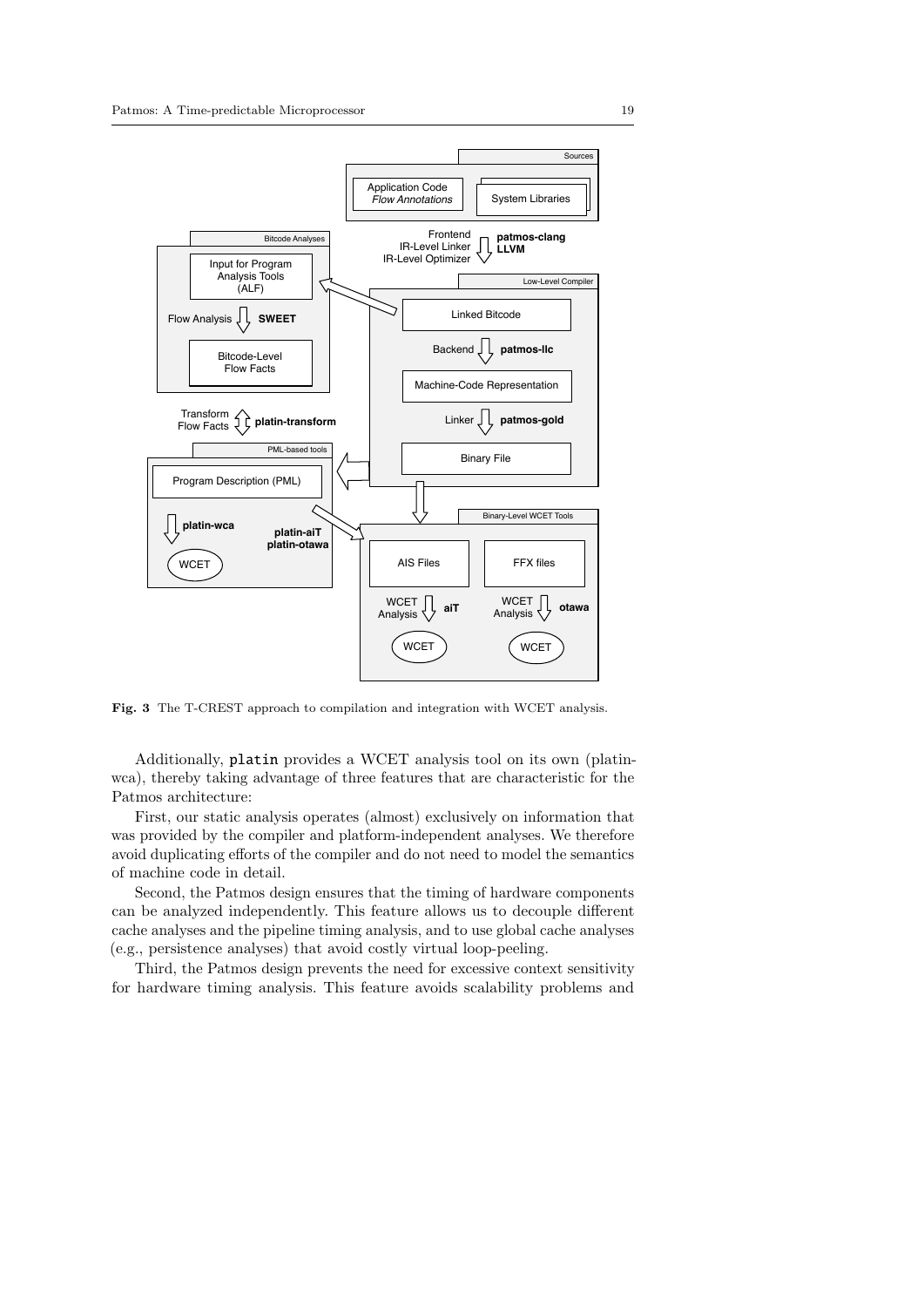allows modular analyses. For example, stack accesses cached by a conventional data cache do not pose a problem if the value of the stack pointer is known, but they are unpredictable if full virtual inlining is intractable. In contrast, our analysis of the stack cache [\[29\]](#page-31-11) does not require full context sensitivity.

The platin tool, including the WCET analysis, is easy to adapt for different research experiments, and is deployed as part of the open-source Patmos compiler.

### <span id="page-19-0"></span>6 Implementation

A software simulator of the architecture is the first, important step for exploring ideas and for serving as a reference design for the compiler and the hardware design. Therefore, we provide a software simulator and a hardware implementation of Patmos.

#### 6.1 Simulator

At the start of the development of Patmos, we developed a cycle-accurate software simulator. This simulator serves as the reference for the hardware implementation of Patmos, for the development of the compiler, and the porting of real-time operating systems. Furthermore, the simulator provides variants of caches and memory controller models, and can thus be used for design space exploration of caches.

### 6.2 Hardware Implementation

We use Chisel [\[6\]](#page-30-17) for the implementation and simulation of the core design. Chisel, developed at UC Berkeley, is a hardware-construction language, embedded in the programming language Scala. Consequently, Chisel allows the programmer to design efficient hardware components in a high-level language. Scala, and therefore Chisel, are object-oriented and functional languages, enabling hardware design in an object-oriented way.

The Chisel back-end can generate both Verilog and C++ code. While Verilog is used to implement a design on an ASIC or FPGA, the C++ code implements a fast high-level simulation of the hardware and provides a test environment. We call the Chisel-generated  $C_{++}$  simulation the "emulator", to distinguish it from the software-based simulator.

We adapted the top-level class of the emulator and added a model of an external SRAM memory. Furthermore, an executable file can be loaded into the memory (or optionally into the scratchpad memory of the model) to start the execution. The emulator produces a precise model of the system behavior and also the possibility of easily inserting debug information for explicit testing.

Because the Patmos emulator is auto-generated from the hardware description, it lends itself to the high-level debugging and testing of the processor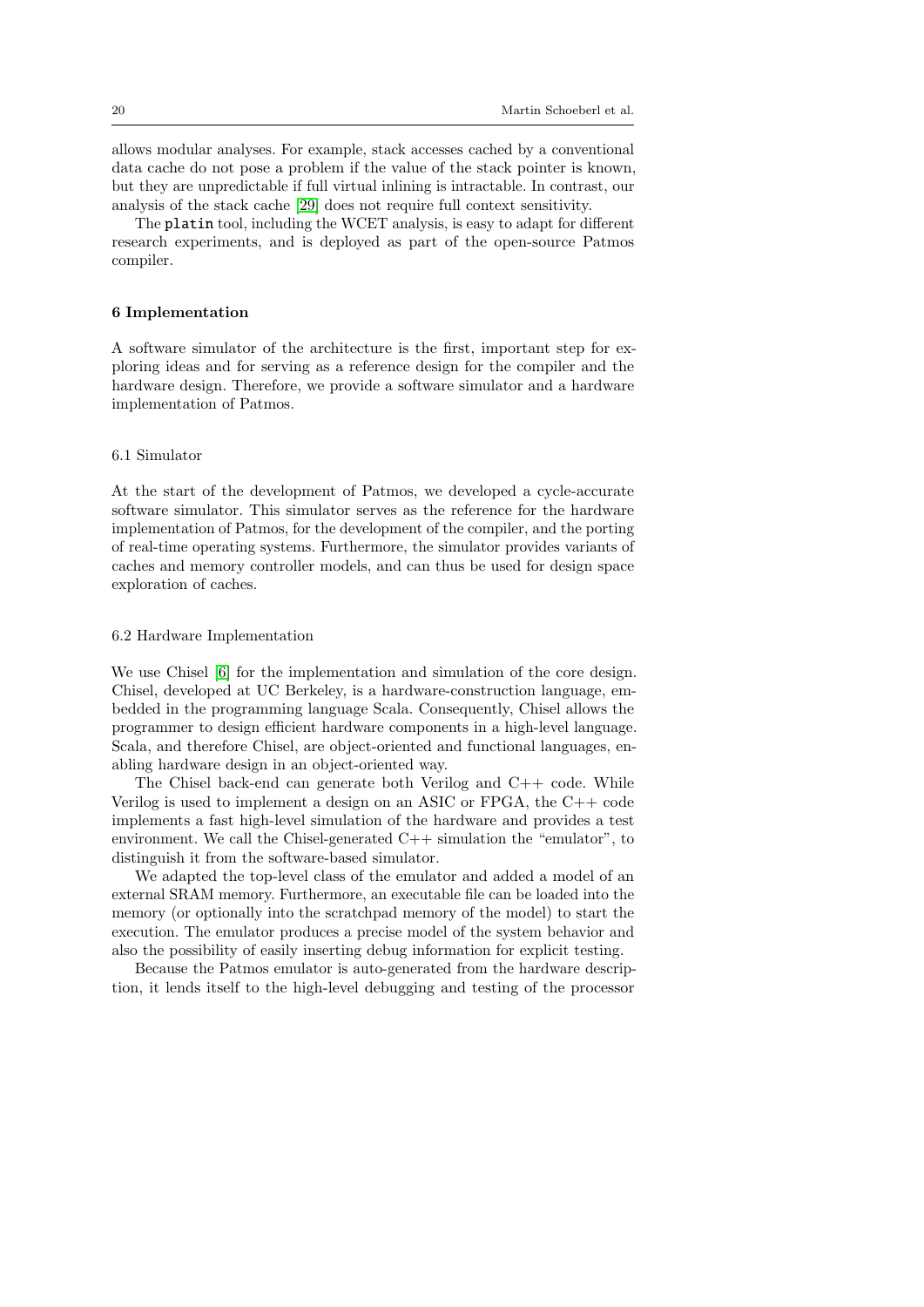implementation. In contrast to the simulator, the individual registers and signals of the hardware design are emulated. We use the emulator to verify the cycle-accurate behavior of the Patmos simulator.

The use of Chisel facilitates the configuration of the hardware implementation. Cache sizes, the number of pipelines (dual- or single-issue), and other features can be controlled through a single XML configuration file. Moreover, I/O devices can be added to the processor through this configuration file. Parsing the configuration is done in Chisel, making code generation steps or manual editing of the code unnecessary.

### 6.3 Co-Simulation

When building a complex hardware, such as the Patmos processor, testing, having good test coverage—and checking the outcome of the tests—is very important. The software simulator can serve as the gold reference for the hardware implementation of Patmos.

We execute test cases on both the simulator and the emulator and compare the execution traces of both executions on a cycle-by-cycle base. To compare the two simulations, we consider the most important state of a processor: the register file. Although a difference in another program visible state (program counter, predicate registers, main memory) might also be interesting, a difference there will at some point (i.e., some cycles later) show up in the register file. If not, the failure would not be visible during a normal program execution. As all loads and stores pass through the register file, separately monitoring the state of the main memory is unnecessary. A collection of assembler programs is co-simulated automatically every night.

#### 6.4 Testing and Validation

Apart from a small set of test cases written in assembly, we use an extensive test suite with test cases written in C for testing and validation. This testing ensures that the compiler, the simulator, and the hardware consistently implement the ISA. The test suite includes the MiBench<sup>[5](#page-20-0)</sup> and the Mälardalen [\[40\]](#page-32-17) benchmarks. Furthermore, the test suite includes the gcc.c-torture/execute test cases from GCC's test suite, which covers a wide range of corner cases for compilation and execution. In total, the test suite contains more than 1000 test programs, yielding to more than 2000 individual test cases. As the test suite is executed every night, we will quickly notice regressions in the code base.

<span id="page-20-0"></span><sup>5</sup> <http://www.eecs.umich.edu/mibench/>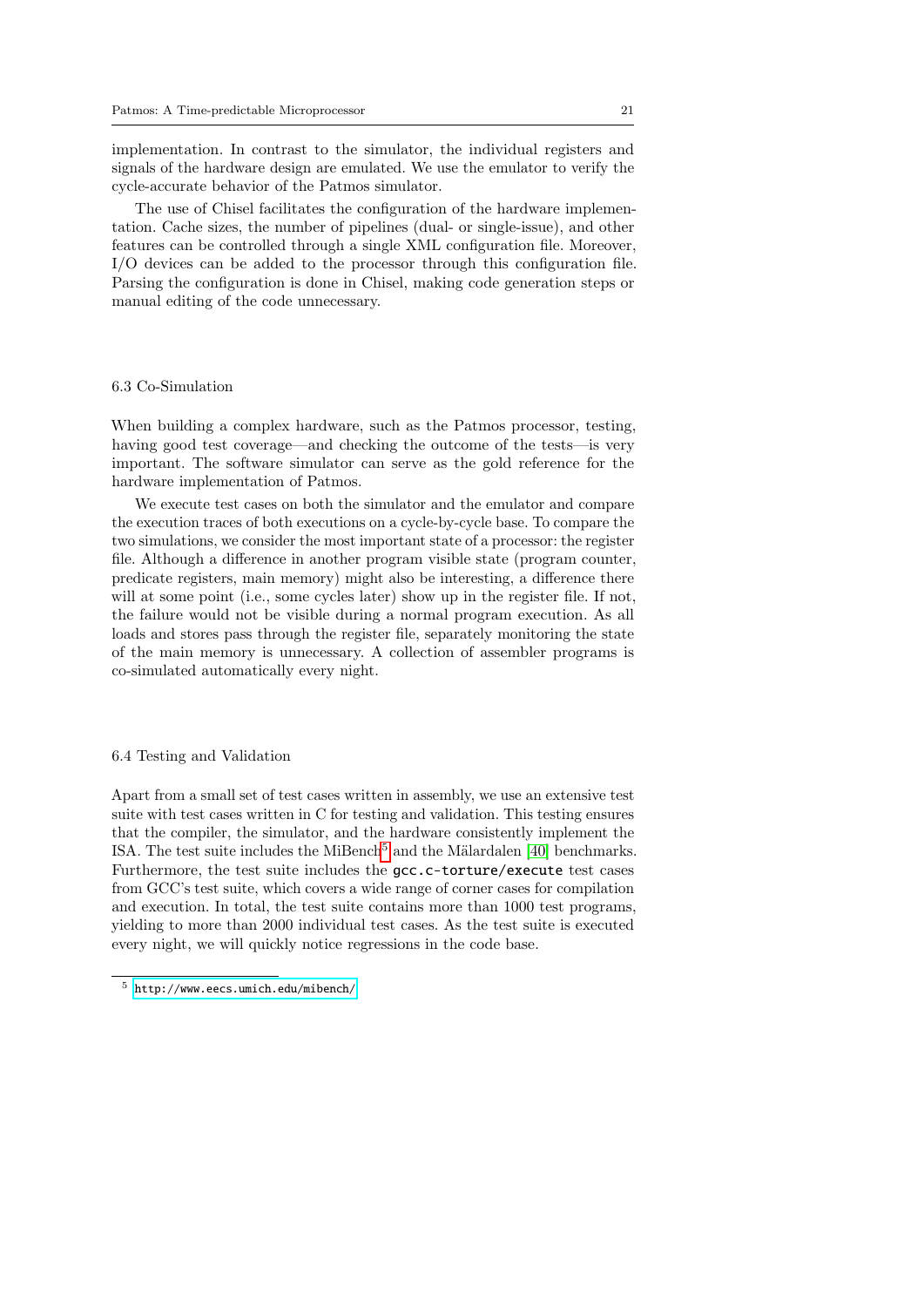| Configuration | Resources | Memory | fmax  |
|---------------|-----------|--------|-------|
|               | (LC)      | (KB)   | (MHz) |
| Standard      | 15,320    | 13.6   | 78.4  |
| Large caches  | 16,395    | 38.5   | 80.1  |
| Single issue  | 9,193     | 13.9   | 84.6  |
| Minimal       | 7,602     | 5.7    | 81.7  |

<span id="page-21-1"></span>Table 1 Resource consumption and maximum clock frequency of different Patmos configurations

#### <span id="page-21-0"></span>7 Evaluation

In addition to a processor's being time-predictable, it has two other important properties: (1) its size and (2) its performance. We present results of Patmos from an implementation in a low-cost FPGA.

### 7.1 Resource Consumption

Patmos is highly configurable with respect to the resource consumption. In this section, we show results for Patmos in four different configurations: (1) the standard configuration, (2) with large caches, (3) single issue, and (4) minimal.

All results are from synthesizing Patmos for an Altera Cyclone IV FPGA (EP4CE115F29C7) and with a memory interface to the 16-bit asynchronous SRAM on the Altera DE2-115 FPGA board. All configurations include several IO devices and an exception unit. The maximum clock frequency is reported for the slow timing model at 1200 mV core voltage and at 85 C core temperature. For synthesize we used Quartus Prime Lite Edition version 15.1.0. Every synthesize option is set to the default values.

Table [1](#page-21-1) compares the results for the four configurations of Patmos. The table shows hardware resource consumption in logic cells (LC) and on-chip memory. An LC of the Cyclone IV FPGA contains a 4-bit lookup table and a register. The last column shows the maximum frequency. The resource consumption shown is for a full system with several caches and SPMs, IO devices, and a memory controller, not just the processor pipeline.

The standard configuration of Patmos is dual-issue execution, a method cache of 4 KB with maximum 16 methods, a direct-mapped data cache of 2 KB, a 2 KB stack cache, an instruction SPM of 2 KB, a boot ROM of 1 KB, a data SPM of 2 KB, and a memory controller for the external asynchronous SRAM.

The large configuration is the configuration used for the average case benchmarking with CoreMark. The caches are increased to a 16 KB method cache, a 8 KB data stack, and a 8 KB stack cache. Compared to the standard configuration of Patmos, we can see the increase in on-chip memory usage and about 1000 additional LCs, which are needed for the larger caches.

The third configuration of Patmos is the same as the standard configuration, but configured with a single-issue pipeline. We see that the single-issue version of Patmos reduces the footprint by 44%. The main savings are in the decode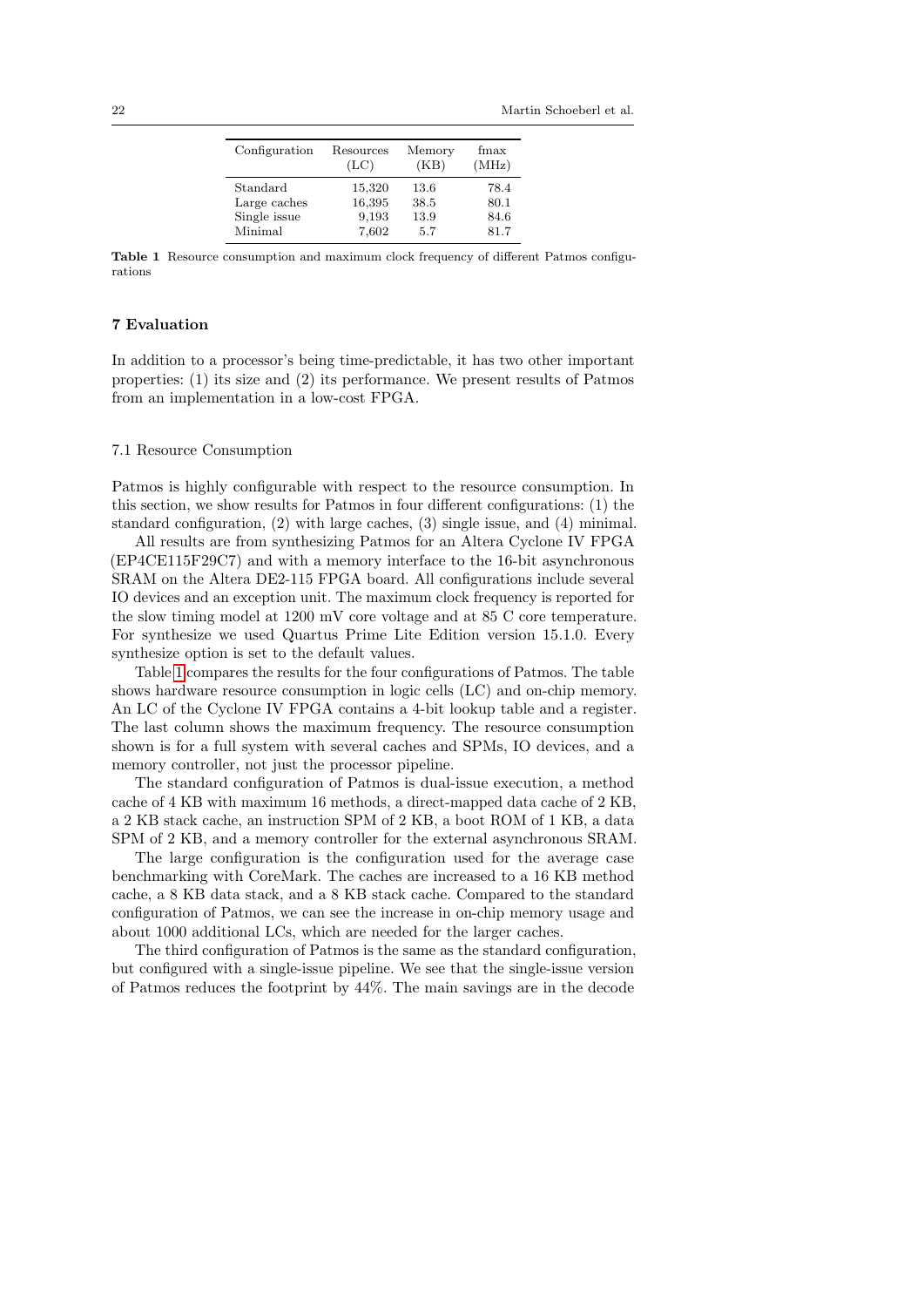| Component       | Resources<br>(LC) | Memory<br>(KB) |
|-----------------|-------------------|----------------|
| Fetch           | 716               | 3              |
| Decode          | 4,681             | 0              |
| Execute         | 4,409             | 0              |
| Memory          | 589               | 0              |
| Data cache      | 649               | 2.3            |
| Stack cache     | 957               | 2              |
| Method cache    | 1,998             | 4              |
| ĪО              | 1,066             | 2              |
| Exception unit  | 477               | 0.2            |
| SRAM controller | 495               | 0              |
| Total           | 15,370            | 13.6           |

<span id="page-22-0"></span>Table 2 Resource consumption of Patmos components in the standard configuration

stage and the execution stage. The register file, which is included in the decode stage, can now be implemented in on-chip memory. Therefore, we can see a small increase in memory consumption (0.25 KB). With a single-issue configuration, the biggest resource saving comes from the simpler forwarding network. In the execution stage, only a single ALU is needed.

For the minimal configuration of Patmos, we reduced all caches to 1 KB and all SPMs to 0 KB, thereby reducing the amount of on-chip memory. In the minimal configuration, the method cache is also restricted to cache only two methods. As the tag memory for the method cache is implemented in LCs, the number of LCs is therefore also reduced. This configuration also contains only a single-issue pipeline.

In Table [1](#page-21-1) we can see that the single issue-pipeline results in the highest clock frequency. At at first look, it seems counterintuitive that a configuration with larger caches can lead to a higher clock frequency. However, larger caches might lead to a better alignment of on-chip memory blocks resulting in a slightly higher frequency (about 2 %). Similar, the minimal configuration has a slightly lower clock frequency than the standard version. Maximum clock frequency in FPGAs is not directly correlated to the size of a design. Sometimes larger designs force a denser packing of logic elements, resulting in a higher clock frequency.

Table [2](#page-22-0) shows the resource consumption of the individual components in the standard configuration in logic cells (LC) and on-chip memory (KB). We can see 4 of the 5 pipeline stages as dedicated components: Fetch, Decode, Execute, and Memory. Write-back is merely the write port of the register file and therefore not visible as a hardware component.

The fetch stage is relative small, containing just the program counter and some multiplexing supporting unaligned fetch of a 64-bit dual-issue instruction word. It also contains the 2 KB instruction SPM and the 1 KB ROM for the boot loader. The decode stage contains the register file. As this register file is built out of LCs for the dual-issue version of Patmos and we support full forwarding between the two pipelines, the resource consumption is high.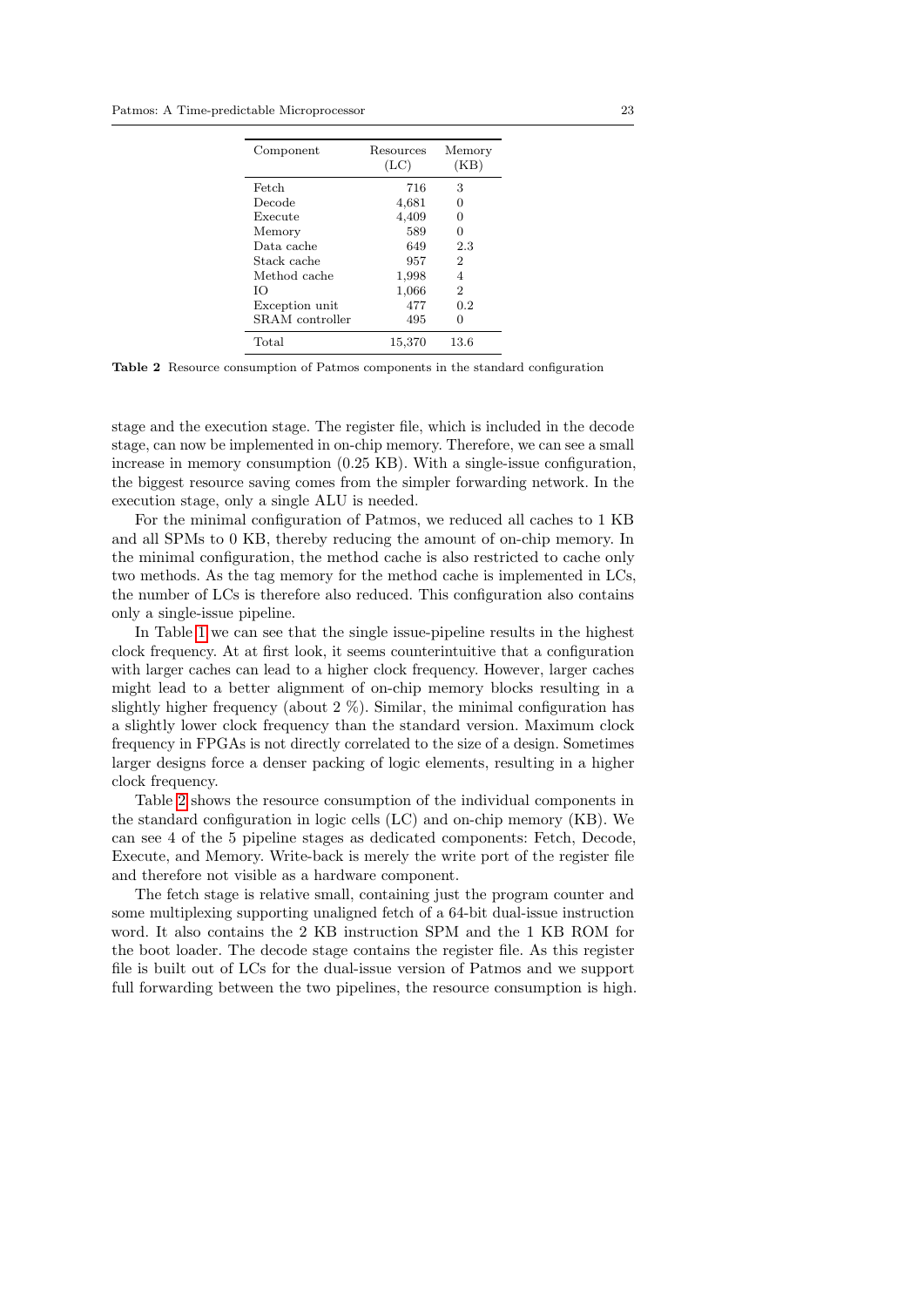It is mainly dominated by the forwarding paths. Related to the dual-issue configuration is the size of the execution stage, as it contains the full forwarding from the memory and write back-stages of both pipelines to both execution stages. The memory stage contains just the addressing and multiplexing of various caches and input/output (IO) components mapped into memory.

The data and stack cache each contain a 2 KB memory; the data cache additional 0.3 KB for the tag memory. The stack cache has no tag memories as the content is determined by two pointers into the stack memory. Another component that contributes significantly to the resource consumption is the method cache. As the tag memory for 16 methods is fully associative, it is build out of dedicated registers.

The IO component includes interfaces to switches and LEDs, a timer, a UART, and the 2 KB data SPM. The exception unit supports interrupts and runtime exceptions. The SRAM controller interfaces to a 16-bit SRAM. However, the standard interface to Patmos is a 4-word burst interface according to the Open Core Protocol specification. Therefore, the memory controller also contains the translation between the burst interface and the memory interface.

Note, that the total number of LCs is less than the sum of LCs for all components. This can be explained by some components, e.g., the forwarding logic in the decode stage, uses more LUTs and less registers, but another component, e.g., the tag memory of the method cache, uses more registers. Therefore, LCs are shared between components.

#### 7.2 Average-Case Performance

To evaluate the average-case performance of Patmos, we use the CoreMark benchmark. We selected CoreMark as this is a popular benchmark for embedded processors and because the web site of CoreMark contains many scores from different processors.<sup>[6](#page-23-0)</sup> We compare the results to other FPGA-based processors. We compare Patmos to the Aeroflex Gaisler LEON3, Xilinx MicroBlaze, and Altera NIOS II processors.

Most of the available CoreMark scores for these processors were obtained with 16 KB instruction cache and 16 KB data cache. We use a comparable configuration of Patmos for this evaluation, with a 16 KB method cache that can hold 16 methods, an 8 KB data cache, and an 8 KB stack cache. The SPMs are disabled. We used the DE2-70 FPGA board with the Cyclone II FPGA for the average case performance measurement. With such a setup, the CoreMark benchmark fits into the caches, so that the benchmark evaluates the processor pipeline rather than the efficiency of the memory subsystem.

Table [3](#page-24-0) shows CoreMark scores relative to the operating frequency, the absolute CoreMark score, the operation frequency, and the FPGA type used for Patmos and three other softcore processors. The results for Patmos, LEON3, NIOS II, and MicroBlaze were obtained on different FPGAs. Therefore, the

<span id="page-23-0"></span><sup>6</sup> CoreMark scores for LEON3, MicroBlaze, and NIOS II are from [http://www.eembc.org/](http://www.eembc.org/coremark/index.php) [coremark/index.php](http://www.eembc.org/coremark/index.php), last accessed 29 November 2016.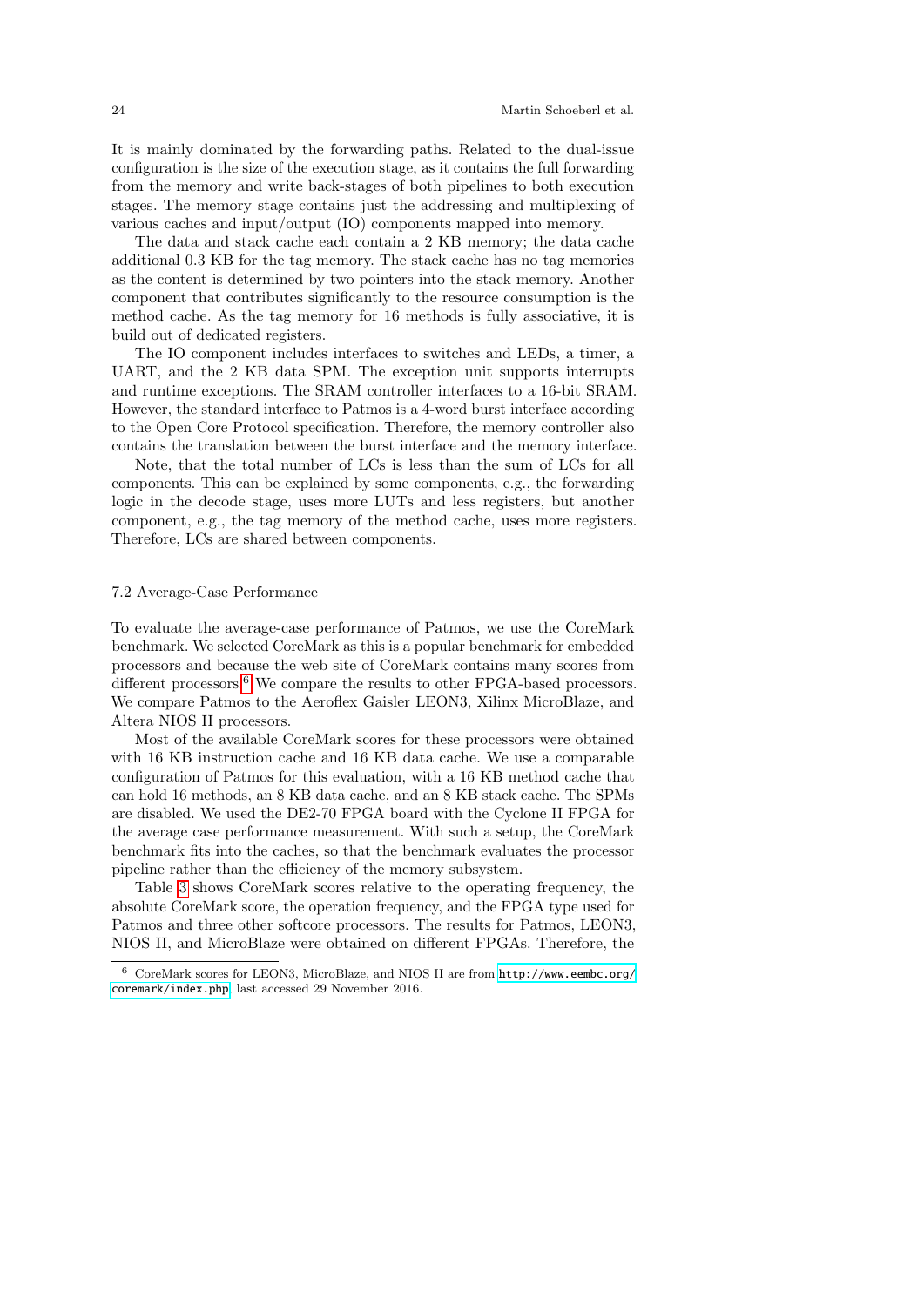Patmos: A Time-predictable Microprocessor 25

| Processor            | CoreMark/MHz | CoreMark | Frequency | FPGA           |
|----------------------|--------------|----------|-----------|----------------|
| Patmos, dual-issue   | 2.19         | 175      | 80 MHz    | Cyclone II     |
| Patmos, single-issue | 1.97         | 158      | 80 MHz    | Cyclone II     |
| LEON3                | 1.96         | 196      | $100$ MHz | Spartan-6      |
| MicroBlaze           | 1.75         | 175      | $100$ MHz | Virtex 4       |
| MicroBlaze           | 1.90         | 238      | $125$ MHz | Virtex 5       |
| NIOS II              | 1.29         | 64       | $50$ MHz  | Cyclone III    |
| NIOS II              | 1.49         | 119      | 80 MHz    | $\overline{a}$ |
| NIOS II/f            | 1.87         | 187      | $100$ MHz |                |
|                      |              |          |           |                |

<span id="page-24-0"></span>Table 3 CoreMark scores for Patmos, LEON3, MicroBlaze, and NIOS II

operation frequency and the absolute CoreMark scores are incomparable and we also show the CoreMark/MHz measure to evaluate the efficiency of the instruction set and the compiler. However, for the last two results no information on the used FPGA is available.

We can see that Patmos performs in the same range as the other processors. Just comparing the relative performance, Patmos can beat all the other processors. We conclude that the performance of the Patmos pipeline is in the same range as comparable processors that are not optimized for time predictability. This is expected as all processors have a similar pipeline structure as a RISC processor. Therefore, we conclude that with our pipeline architecture we did not reduce average case performance by optimizing for the WCET.

The speedup of the dual-issue version of Patmos relative the single-issue is merely 10.8%. As the benchmark fits into the cache, this benchmark is not memory bound. This means that the second pipeline is underutilized. The result indicates that there is room for improvements in the compiler, especially in the instruction scheduler. Only a simple instruction scheduler for the dualissue feature of Patmos has been developed. Within this project most of the compiler work has been focused on integration with worst-case execution time analysis [\[48,](#page-32-2)[26\]](#page-31-8), single-path code generation [\[44\]](#page-32-15), and function splitting [\[24\]](#page-31-13). Future work on the compiler is necessary for using the second pipeline more efficiently, e.g., by software pipelining [\[34\]](#page-31-14) and trace [\[18\]](#page-30-18) or superblock [\[28\]](#page-31-15) scheduling.

The code size for the single-issue executable is 355 KB and the dual-issue executable is 359 KB. This executable also includes compiler support library code (e.g., software division) and standard library code (e.g., printf()). We see only a slight increase in code size in the range of  $1\%$  for the dual-issue executable. For comparison, CoreMark compiled under Intel 64-bit Linux is 263 KB. Besides possible differences in the libraries and different compilers (LLVM versus gcc) it is expected that the executable size for the Intel processor is smaller than the executable size for a RISC style instruction set.

To make Patmos easily accessible, we support in the standard configuration the relative cheap FPGA boards DE2-70 and DE2-115. These board contain FPGAs from the low-cost Cyclone series form Intel/Altera. To get an idea on the possible performance of Patmos in different FPGAs from Intel/Altera we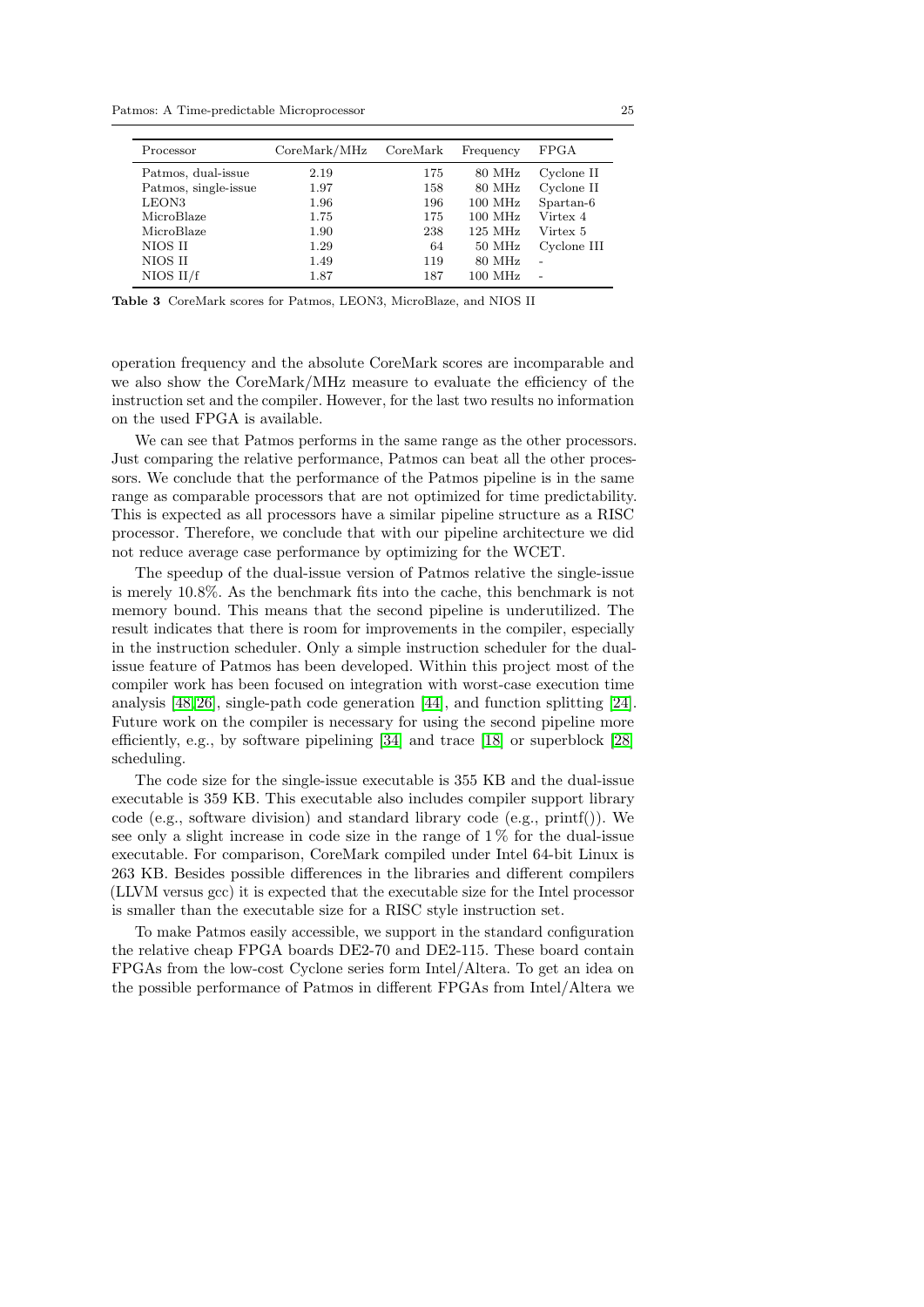| <b>FPGA</b>                                        | Frequency                                       |
|----------------------------------------------------|-------------------------------------------------|
| Cyclone IV<br>Cyclone V<br>Stratix IV<br>Stratix V | 94.2 MHz<br>110.6 MHz<br>167.8 MHz<br>206.9 MHz |

<span id="page-25-0"></span>Table 4 Maximum clock frequency of Patmos in different FPGAs.

synthesized the core for different FPGA families. To measure the limits of the maximum clock frequency we configured the PLL to produce a 200 MHz clock, selected the fastest speed grade of the FPGA, set optimize for performance, and let the tool select the device. Setting the PLL to 200 MHz tells the synthesize tool that this is the minimum requested frequency. For three out of the four FPGA this is over constraining the design.

In Table [4](#page-25-0) we report the maximum frequency using the slow timing model at 85 C. We can see that by optimizing for performance and using the fastest speed grade it is possible to increase the clock frequency on the Cyclone IV FPGA from about 80 MHz to 94 MHz. Using the newest supported version<sup>[7](#page-25-1)</sup> of the high-performance FPGA family from Intel/Altera, the Stratix V we can clock Patmos at about 207 MHz, easily achieving the minimum clock frequency constraint of 200 MHz. Ignoring the memory subsystem, this would increase the CoreMark for Patmos by a factor of 2.5.

## <span id="page-25-2"></span>7.3 Worst-Case Execution Time

Patmos is designed as an easy target for worst-case execution time analysis. For our evaluation, we used the static WCET analysis tool of the platin toolkit.

For the WCET evaluation, we used the standard configuration of Patmos with dual-issue execution, a method cache of 4 KB with maximum 16 methods, a direct-mapped data cache of 2 KB, a 2 KB stack cache, an instruction SPM of 2 KB, a boot ROM of 1 KB, a data SPM of 2 KB, and a memory controller for the external asynchronous SRAM of the DE2-115 board with 21 clock cycle latency for a 4-word burst transfer. The information emitted by the compiler already allows for a fully automatic WCET analysis, i.e., without the need for manually adding loop bounds. We use a scope-based method cache analysis [\[25\]](#page-31-16) and an analysis of the stack cache [\[29\]](#page-31-11), which are implemented in the WCET tool of platin. For the data cache, we use a conservative analysis (assume always-miss).

We use PapaBench for the evaluation of the WCET analysis, as this is a very popular benchmark in the WCET analysis community. Furthermore, PapaBench is derived from a real application. Table [5](#page-26-0) summarizes the results of the WCET analysis of the PapaBench WCET benchmark. PapaBench consists of two application binaries, fly by wire (abbr. fbw) and autopilot (abbr. auto).

<span id="page-25-1"></span>Stratix 10 is not (yet) supported in the latest Quartus version.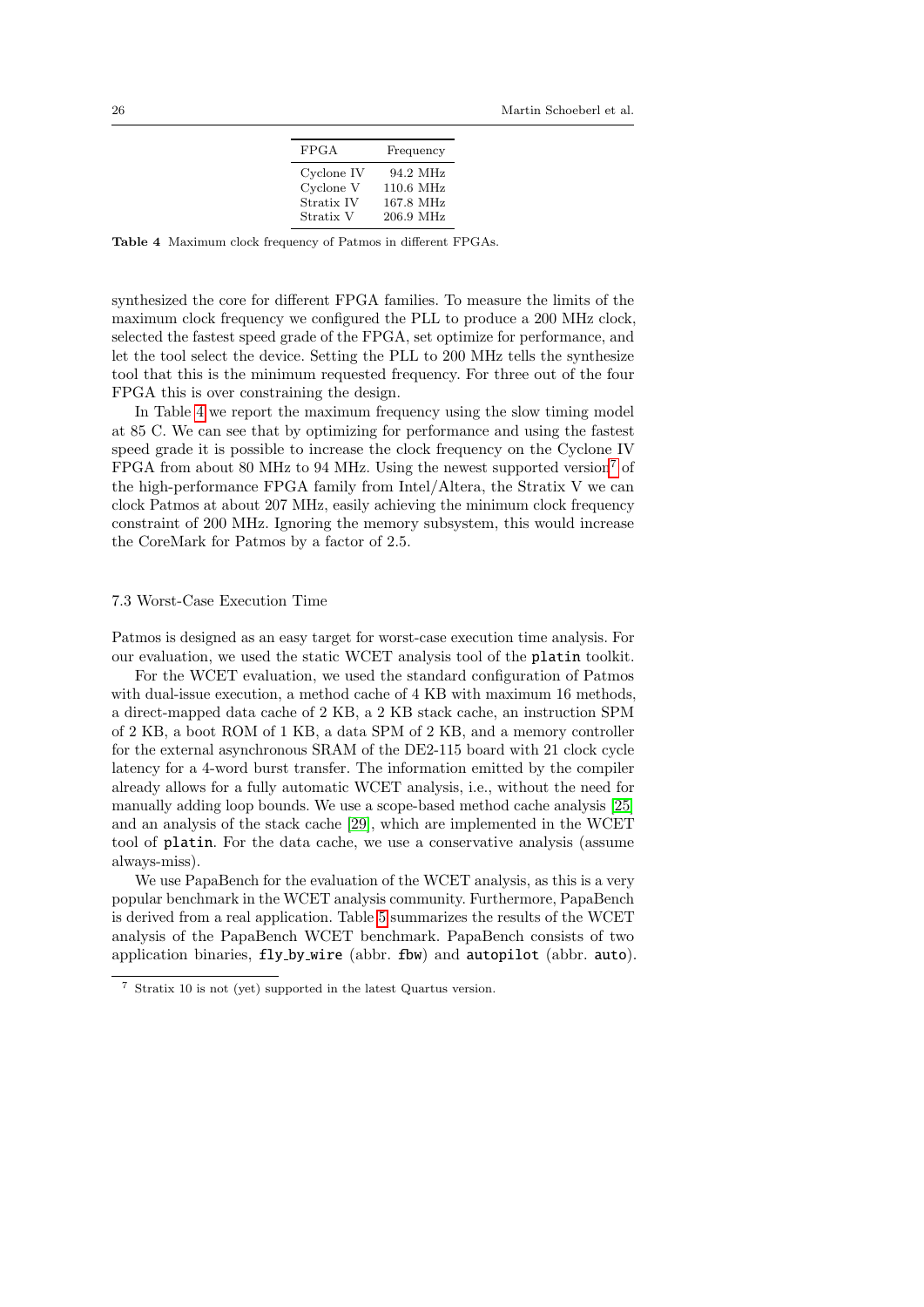Patmos: A Time-predictable Microprocessor 27

| Benchmark/Task             | WCET<br>Bound | WCET<br><b>Tests</b> | MOET<br><b>Tests</b> | Number<br>of Calls |
|----------------------------|---------------|----------------------|----------------------|--------------------|
| papa_auto/altitude_control | 12883         | 4781                 | 4256                 | 25                 |
| papa_auto/climb_control    | 58889         | 31851                | 21229                | 200                |
| papa_auto/link_fbw_send    | 670           | 628                  | 544                  | 3                  |
| papa_auto/navigation       | 522606        | 137059               | 69082                | 25                 |
| papa_auto/radio_control    | 155825        | 159                  | 159                  | 1                  |
| papa_auto/receive_gps      | 193679        | 621                  | 432                  | 1                  |
| papa_auto/reporting        | 79251         | 9493                 | 6511                 |                    |
| papa_auto/stabilisation    | 49949         | 22954                | 16822                | 1                  |
| papa_fbw/check_failsafe    | 72289         | 8165                 | 7913                 | 12                 |
| papa_fbw/check_mega128     | 72612         | 8445                 | 8151                 | 16                 |
| papa_fbw/send_data         | 30768         | 8737                 | 7183                 | 16                 |
| papa_fbw/servo_transmit    | 7944          | 7857                 | 2796                 | $\overline{2}$     |
| papa_fbw/test_ppm          | 133515        | 42155                | 30365                | 16                 |

<span id="page-26-0"></span>Table 5 PapaBench WCET analysis results with conservative data cache analysis

Each binary schedule several real-time tasks that need to be analyzed. The column WCET Bound shows the statically computed WCET bound for the corresponding task, without adding any additional flow information other than provided by the compiler. To allow us to obtain some numbers on the actual (average) execution time, we created some tests where we execute the tasks with different values for the global variables, which determine the runtime behavior of the tasks. The maximum observed execution time (MOET) for the tests is shown in the fourth column MOET Tests. Finally, to compare static analysis and measurements, we also computed a WCET bound for the execution time of a task's test run. We did not explore which state of the variables will cause the worst-case path to be executed. Instead, we obtain the WCET for the test runs by limiting the execution frequency of each basic block to the maximum execution frequency observed during testing, which are recorded by the trace-analysis tool of platin. This reduces the over-approximation caused by the uncertainty of the program flow. Therefore, the column WCET Tests provides a sound upper bound for the maximum observed execution time during testing. In addition, column Number of Calls of Table [5](#page-26-0) shows how often each task was called during testing.

The results in Table [5](#page-26-0) show that the gap between WCET Tests and MOET Tests is in the range from no gap to  $+180\%$ . To gain a deeper understanding of the sources of the over-approximation, we also evaluated the benchmark with a setup using an ideal data cache and otherwise identical configuration. This allows to mask the pessimism of the conservative data cache analysis. Table [6](#page-27-0) shows the results of this evaluation. In this configuration, for a third of the tasks the numbers WCET Tests and MOET Tests match, and for more than half of the tasks the over-approximation of the upper bound is below 5%. Tasks with a higher gap between the test-specific WCET bound and the observed worst case include the navigation and climb control tasks. For these tasks, information about mutually exclusive program paths would benefit the analysis but is not included in the flow facts recorded from the trace analysis.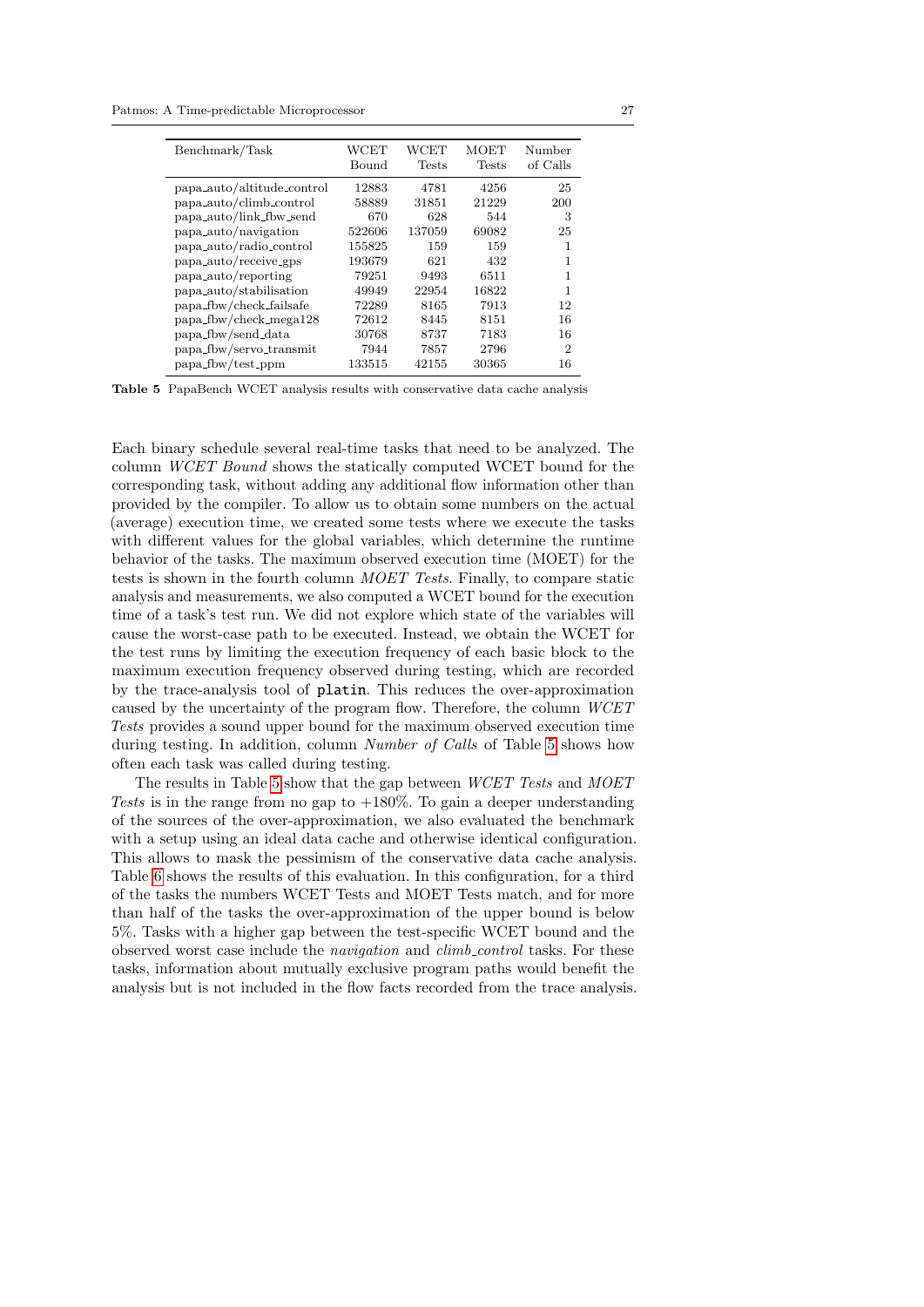28 Martin Schoeberl et al.

| Benchmark/Task             | WCET<br>Bound | WCET<br>Tests | <b>MOET</b><br>Tests |
|----------------------------|---------------|---------------|----------------------|
| papa_auto/altitude_control | 9778          | 3857          | 3668                 |
| papa_auto/climb_control    | 44243         | 23251         | 16568                |
| papa_auto/link_fbw_send    | 40            | 40            | 40                   |
| papa_auto/navigation       | 380678        | 116143        | 62068                |
| papa_auto/radio_control    | 105770        | 117           | 117                  |
| papa_auto/receive_gps      | 135097        | 495           | 306                  |
| papa_auto/reporting        | 25460         | 4537          | 4327                 |
| papa_auto/stabilisation    | 36594         | 17830         | 13840                |
| papa_fbw/check_failsafe    | 50239         | 6191          | 6191                 |
| papa_fbw/check_mega128     | 50352         | 6303          | 6303                 |
| papa_fbw/send_data         | 20142         | 4999          | 4789                 |
| papa_fbw/servo_transmit    | 1308          | 1305          | 822                  |
| papa_fbw/test_ppm          | 97077         | 23579         | 20243                |

<span id="page-27-0"></span>Table 6 PapaBench WCET analysis results, assuming an ideal data cache

The effect is amplified as for the computations in the different paths floatingpoint arithmetic is performed, which is done in software for Patmos. Tasks stabilization and receive gps were called only once each. The gap in this case indicates the over-approximation caused by the method cache and stack cache analyses.

It is worth emphasizing that the flow-information emitted by the compiler is determined independently from the target. The information from high-level analyses on bitcode (which were already present in LLVM) is transformed by platin to the machine-code representation. In this benchmark, they are sufficient to perform WCET-analysis without additional manual annotations. Also, the results with the data cache are expected to become better when more precise data cache analyses are added to the platin toolkit. We plan to add a standard data cache analysis, such as [\[17\]](#page-30-19), to platin in future work.

#### 7.4 Single-Path Code

Patmos is a suitable target for single-path code, due to its fully predicated instruction set, its predictable pipeline, and its controllable memory architecture. In our evaluation for the code produced by the single-path code generator, we assume that all global data is available locally. Stack allocated data is still cached in the stack cache. In this regard, the setup is identical to the one used in Section [7.3](#page-25-2) with the ideal data cache. We compare the execution time behavior of single-path code to the execution time behavior of the conventional code in the worst case and the execution time jitter.

Table [7](#page-28-0) shows the comparison between the conventionally compiled code and the single-path code. The statically computed worst case bound for the tasks compiled conventionally is shown in column WCET Bound. The range of their observed execution times is shown in column Exec-Time (Conv.). The column Single-Path shows the execution time for the single-path code. The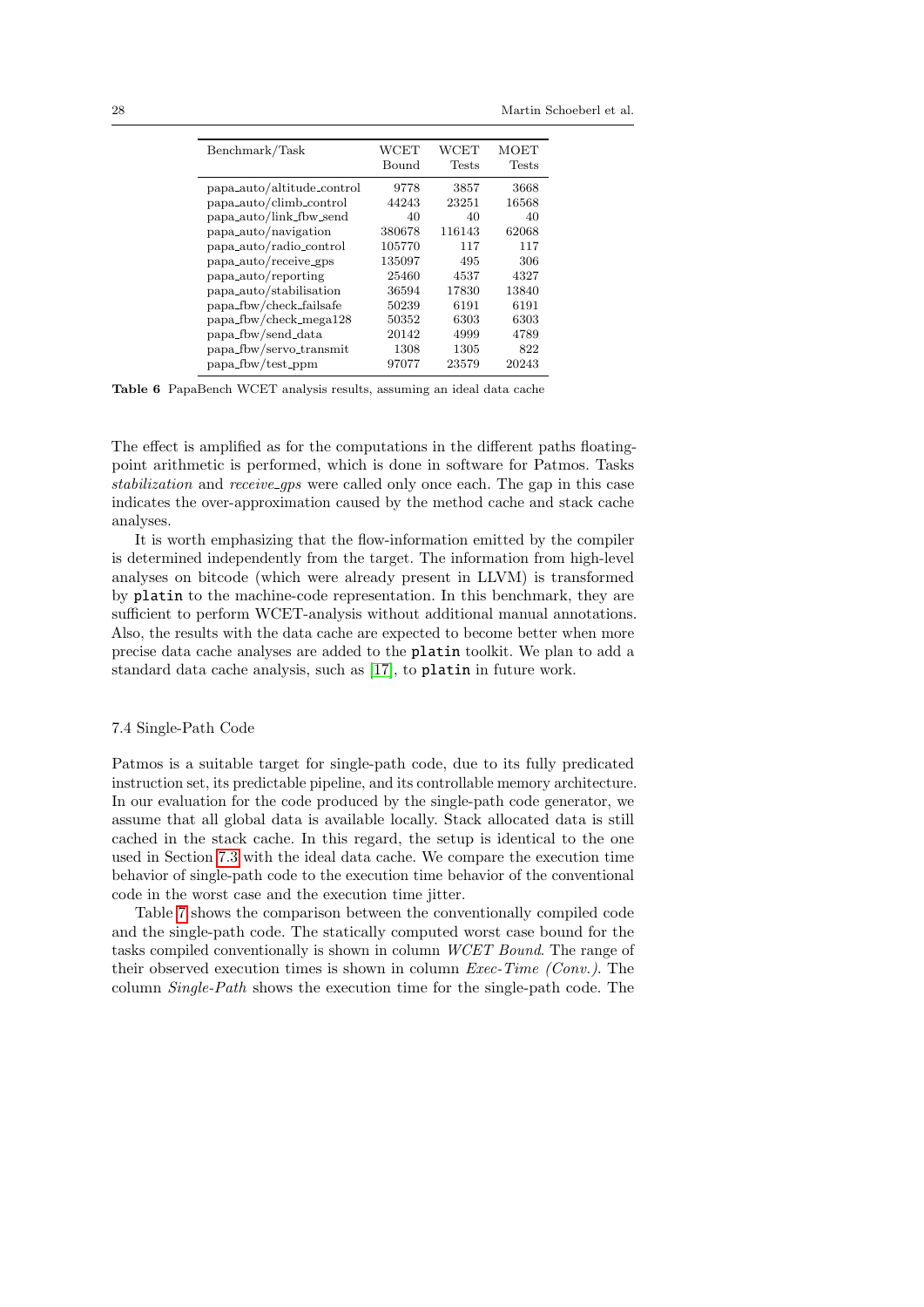Patmos: A Time-predictable Microprocessor 29

| Benchmark/Task             | WCET Bound<br>(Conv.) | Exec-Time<br>(Conv.) | Single-Path<br>Exec-Time | Ratio |
|----------------------------|-----------------------|----------------------|--------------------------|-------|
| papa_auto/altitude_control | 9778                  | [29, 3668]           | 9076                     | 0.928 |
| papa_auto/climb_control    | 44243                 | [88, 16568]          | 67738                    | 1.531 |
| papa_auto/link_fbw_send    | 40                    | [11, 40]             | 50                       | 1.250 |
| papa_auto/navigation       | 380678                | [4636, 62068]        | 2966730                  | 7.793 |
| papa_auto/radio_control    | 105770                | [117, 117]           | 137165                   | 1.297 |
| papa_auto/receive_gps      | 135097                | [306, 306]           | 186842                   | 1.383 |
| papa_auto/reporting        | 25460                 | [4327, 4327]         | 26230                    | 1.030 |
| papa_auto/stabilisation    | 36594                 | [13840, 13840]       | 45824                    | 1.252 |
| papa_fbw/check_failsafe    | 50239                 | [37,6191]            | 66254                    | 1.319 |
| papa_fbw/check_mega128     | 50352                 | [161, 6303]          | 66398                    | 1.319 |
| papa_fbw/send_data         | 20142                 | [26, 4789]           | 19414                    | 0.964 |
| papa_fbw/servo_transmit    | 1308                  | [822, 822]           | 1175                     | 0.898 |
| papa_fbw/test_ppm          | 97077                 | [213, 20243]         | 112246                   | 1.156 |

<span id="page-28-0"></span>Table 7 Single-path code evaluation

execution time is identical for every execution run, i.e., it constitutes the worst-case execution time. This is achieved by construction, as the execution follows only one path and the method cache and of the stack cache are put in a well-defined state by flushing them before the task's execution. The last column, Ratio, shows the ratio of the execution time of the single-path task to the worst-case execution time of the task compiled conventionally, i.e., *Single-Path* Exec-Time/WCET Bound (Conv.).

While in most of the cases the (worst-case) execution time of the single-path code is higher than the computed WCET bound for the conventional code, in some cases it is lower. This can be attributed to one of the following reasons. The basic blocks of single-path code are larger, such that the VLIW scheduler has more opportunity to bundle instructions and increase the ILP. Also, there is no overhead caused by over-approximation in the analysis for the single-path code. One of the main advantages of single-path code is that on predictable architectures like Patmos its execution time behavior is almost trivial to obtain. The most limiting drawback is the performance impact of single-path code generation, if applied blindly. For example, the papa auto/navigation benchmark either calls a function nav home() or nav update(), depending on the current operating mode. The latter function implements a multi-level state machine. In the single-path variant, all actions of this state machine are serialized, resulting in an almost 7.8 times higher execution time than the statically computed bound for the conventional variant.

For this evaluation, we assume an ideal data cache to eliminate uncertainty in execution time behavior due to data accesses. In practice, the data SPM would be used for fast and time-invariant data access during the execution of the single-path task. At the time of writing, this can be achieved only by the programmer by explicitly moving data from and to the data SPM. Ideally, a compiler pass would allocate data to the data SPM automatically, but unfortunately this has not been implemented yet.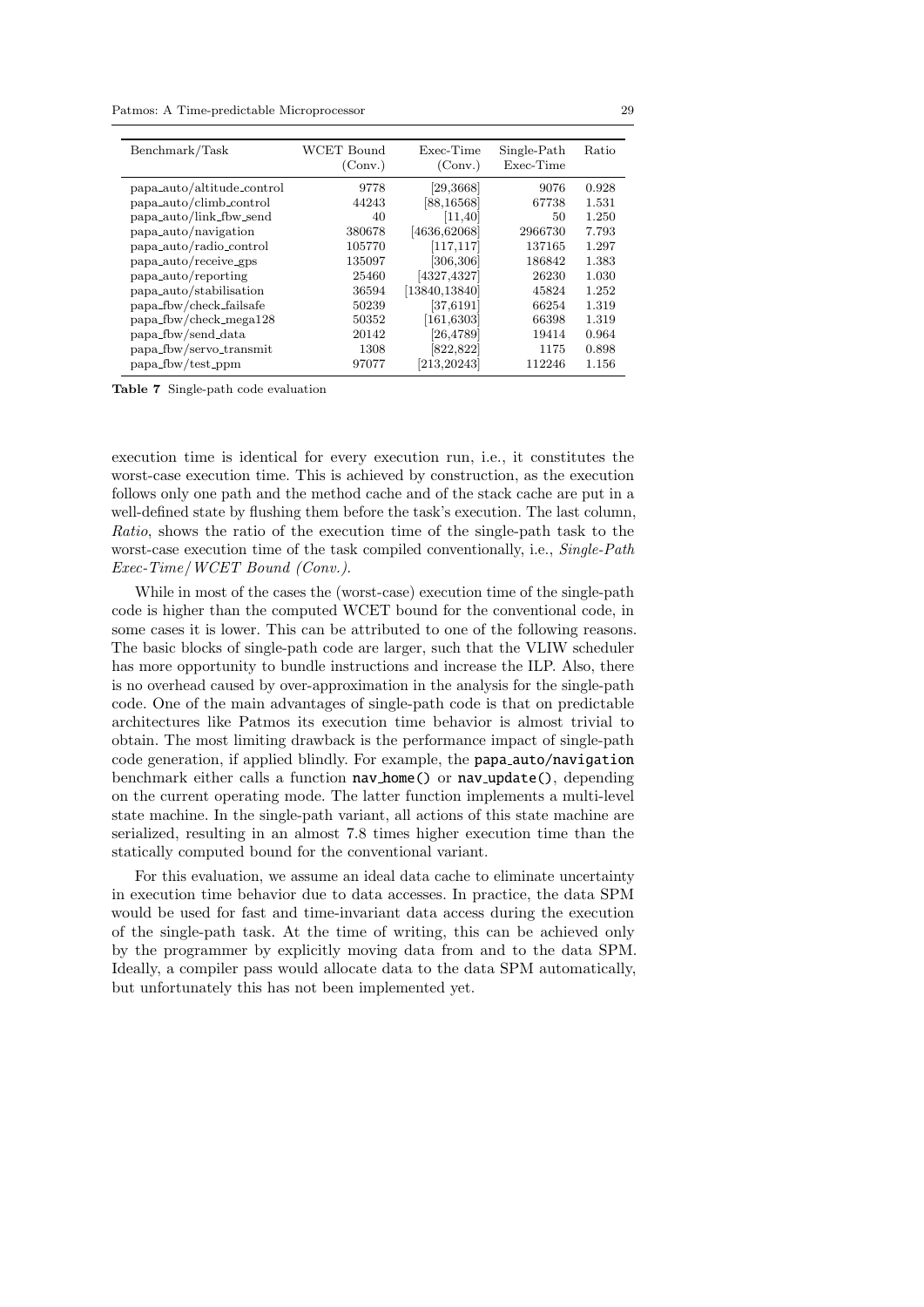Automatic allocation of data in SPM is not trivial due to pointer aliasing. However, with some hardware support to translate main memory addresses to SPM addresses, this aliasing problem can be solved. The scratchpad memory management unit [\[70\]](#page-33-16) introduces this mechanism as an enhancement to an SPM. This proposed solution does not require whole-program pointer analysis and makes load and store operation time-predictable.

# <span id="page-29-1"></span>8 Conclusion

The basis for time-predictable computing systems is a time-predictable processor. This paper presented such a time-predictable processor, the open-source design Patmos. To support real-time systems, all architectural features of Patmos are optimized for the worst-case execution time instead of the average-case execution time.

Patmos contains a statically scheduled dual-issue pipeline for good performance without the unpredictability of dynamic instruction issuing. Patmos contains a method cache, a stack cache, and a data cache, thereby providing caches that are easy to analyze.

We have compared the average case performance of Patmos with other RISC processors targeting an FPGA. Although those processors are optimized for average-case performance, Patmos provides similar performance for the CoreMark benchmark.

We have shown WCET analysis results with our open-source toolkit on the popular PapaBench benchmark, focusing on hardware predictability. The timing-compositional nature allows for separate, specialized analyses. We also evaluated the performance of automatic single-path code generation. Applied carefully, a predictable and stable code timing can be obtained at acceptable additional cost.

Acknowledgements We would like to thank Tommy Thorn for the ongoing discussions on computer architecture, processor design, and optimization for an FPGA implementation. We would like to thank Florian Brandner for discussions on the Patmos instruction set, the initial implementation of the software simulator of Patmos, and the initial port of LLVM for Patmos. We would like to thank Sahar Abbaspour for helping on a first VHDL version of the pipeline.

This work was partially funded under the European Union's 7th Framework Programme under grant agreement no. 288008: Time-predictable Multi-Core Architecture for Embedded Systems (T-CREST). This work is part of the project "Hard Real-Time Embedded Multiprocessor Platform - RTEMP" and received partial funding from the Danish Research Council for Technology and Production Sciences under contract no. 12-127600.

# References

<span id="page-29-0"></span>1. Abbaspour, S., Brandner, F., Schoeberl, M.: A time-predictable stack cache. In: Proceedings of the 9th Workshop on Software Technologies for Embedded and Ubiquitous Systems (2013)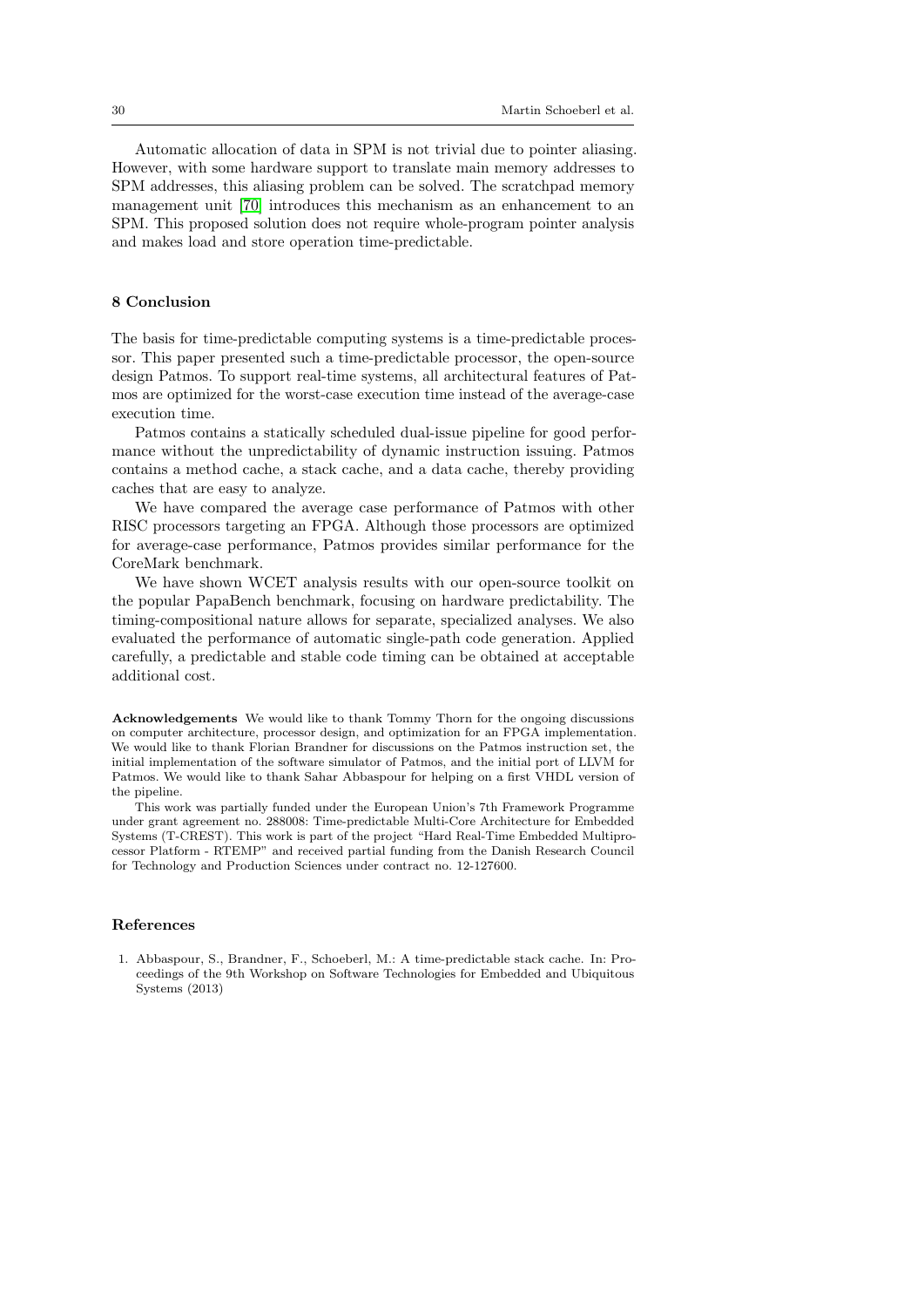- <span id="page-30-8"></span>2. Akesson, B., Goossens, K., Ringhofer, M.: Predator: a predictable sdram memory controller. In: CODES+ISSS '07: Proceedings of the 5th IEEE/ACM international conference on Hardware/software codesign and system synthesis, pp. 251–256. ACM, New York, NY, USA (2007). DOI http://doi.acm.org/10.1145/1289816.1289877
- <span id="page-30-15"></span>3. Allen, J., Kennedy, K., Porterfield, C., Warren, J.: Conversion of Control Dependence to Data Dependence. In: Proc. 10th ACM Symposium on Principles of Programming Languages, pp. 177–189 (1983)
- <span id="page-30-10"></span>4. Arnold, R., Mueller, F., Whalley, D., Harmon, M.: Bounding worst-case instruction cache performance. In: IEEE Real-Time Systems Symposium, pp. 172–181 (1994)
- <span id="page-30-6"></span>5. Axer, P., Ernst, R., Falk, H., Girault, A., Grund, D., Guan, N., Jonsson, B., Marwedel, P., Reineke, J., Rochange, C., Sebastian, M., Hanxleden, R.V., Wilhelm, R., Yi, W.: Building timing predictable embedded systems. ACM Transactions on Embedded Systems (2013)
- <span id="page-30-17"></span>6. Bachrach, J., Vo, H., Richards, B., Lee, Y., Waterman, A., Avizienis, R., Wawrzynek, J., Asanovic, K.: Chisel: constructing hardware in a scala embedded language. In: P. Groeneveld, D. Sciuto, S. Hassoun (eds.) The 49th Annual Design Automation Conference (DAC 2012), pp. 1216–1225. ACM, San Francisco, CA, USA (2012)
- <span id="page-30-12"></span>7. Baldovin, A., Mezzetti, E., Vardanega, T.: A time-composable operating system. In: T. Vardanega (ed.) 12th International Workshop on Worst-Case Execution Time Analysis, WCET 2012, July 10, 2012, Pisa, Italy, OASICS, vol. 23, pp. 69–80. Schloss Dagstuhl - Leibniz-Zentrum fuer Informatik (2012)
- <span id="page-30-16"></span>8. Ballabriga, C., Cassé, H., Rochange, C., Sainrat, P.: OTAWA: An Open Toolbox for Adaptive WCET Analysis, pp. 35–46. Springer Berlin Heidelberg, Berlin, Heidelberg (2010). DOI 10.1007/978-3-642-16256-5 6
- <span id="page-30-0"></span>9. Brandner, F., Hepp, S., Jordan, A.: Criticality: static profiling for real-time programs. Real-Time Systems pp. 1–34 (2013). DOI 10.1007/s11241-013-9196-y
- <span id="page-30-14"></span>10. Degasperi, P., Hepp, S., Puffitsch, W., Schoeberl, M.: A method cache for Patmos. In: Proceedings of the 17th IEEE Symposium on Object/Component/Service-oriented Real-time Distributed Computing (ISORC 2014), pp. 100–108. IEEE, Reno, Nevada, USA (2014). DOI 10.1109/ISORC.2014.47
- <span id="page-30-13"></span>11. Delange, J., Lec, L.: POK, an ARINC653-compliant operating system released under the BSD license. In: 13th Real-Time Linux Workshop, vol. 10 (2011)
- <span id="page-30-3"></span>12. Delvai, M., Huber, W., Puschner, P., Steininger, A.: Processor support for temporal predictability – the SPEAR design example. In: Proceedings of the 15th Euromicro International Conference on Real-Time Systems (2003)
- <span id="page-30-2"></span>13. Edwards, S.A., Kim, S., Lee, E.A., Liu, I., Patel, H.D., Schoeberl, M.: A disruptive computer design idea: Architectures with repeatable timing. In: Proceedings of IEEE International Conference on Computer Design (ICCD 2009). IEEE, Lake Tahoe, CA (2009)
- <span id="page-30-1"></span>14. Edwards, S.A., Lee, E.A.: The case for the precision timed (PRET) machine. In: DAC '07: Proceedings of the 44th annual conference on Design automation, pp. 264–265. ACM, New York, NY, USA (2007). DOI http://doi.acm.org/10.1145/1278480.1278545
- <span id="page-30-4"></span>15. Falk, H., Kleinsorge, J.C.: Optimal static WCET-aware scratchpad allocation of program code. In: DAC '09: Proceedings of the Conference on Design Automation, pp. 732–737 (2009)
- <span id="page-30-5"></span>16. Falk, H., Lokuciejewski, P.: A compiler framework for the reduction of worst-case execution times. Real-Time Systems pp. 1–50 (2010)
- <span id="page-30-19"></span>17. Ferdinand, C., Wilhelm, R.: Efficient and precise cache behavior prediction for real-time systems. Real-Time Systems 17(2-3), 131–181 (1999)
- <span id="page-30-18"></span>18. Fisher, J.A.: Trace scheduling: A technique for global microcode compaction. IEEE Transactions on Computers C-30(7), 478–490 (1981). DOI 10.1109/TC.1981.1675827
- <span id="page-30-7"></span>19. Garside, J., Audsley, N.C.: Investigating shared memory tree prefetching within multimedia noc architectures. In: Memory Architecture and Organisation Workshop (2013)
- <span id="page-30-9"></span>20. Gomony, M.D., Akesson, B., Goossens, K.: Architecture and optimal configuration of a real-time multi-channel memory controller. In: Design, Automation Test in Europe Conference Exhibition (DATE), 2013, pp. 1307–1312 (2013). DOI 10.7873/DATE.2013. 270
- <span id="page-30-11"></span>21. Healy, C.A., Arnold, R.D., Mueller, F., Whalley, D.B., Harmon, M.G.: Bounding pipeline and instruction cache performance. IEEE Trans. Computers 48(1), 53–70 (1999)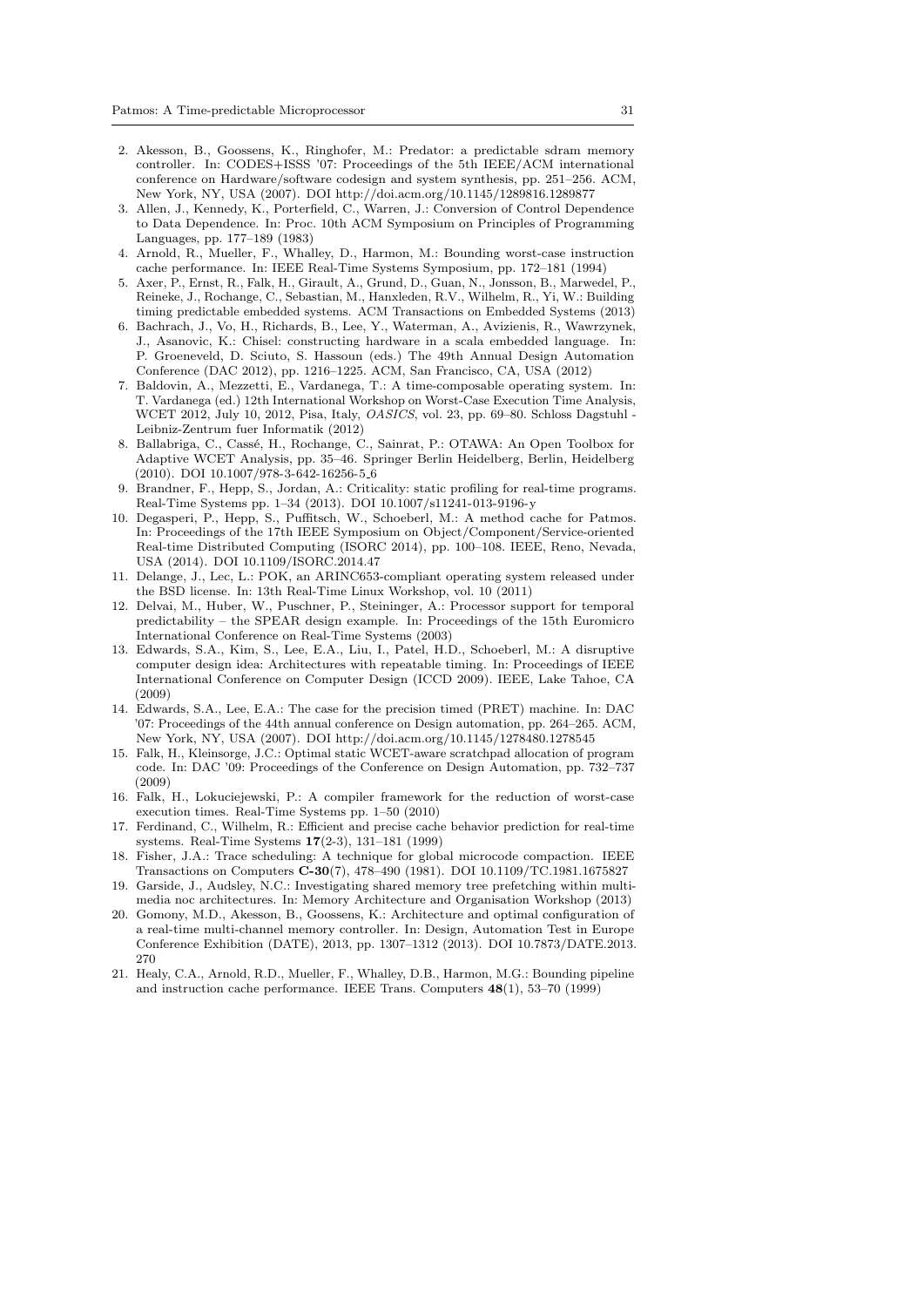- <span id="page-31-4"></span>22. Heckmann, R., Ferdinand, C.: Worst-case execution time prediction by static program analysis. Tech. rep., AbsInt Angewandte Informatik GmbH. [Online, last accessed November 2013]
- <span id="page-31-7"></span>23. Heckmann, R., Langenbach, M., Thesing, S., Wilhelm, R.: The influence of processor architecture on the design and results of WCET tools. Proceedings of the IEEE 91(7), 1038–1054 (2003)
- <span id="page-31-13"></span>24. Hepp, S., Brandner, F.: Splitting functions into single-entry regions. In: K.S. Chatha, R. Ernst, A. Raghunathan, R. Iyer (eds.) 2014 International Conference on Compilers, Architecture and Synthesis for Embedded Systems, CASES 2014, Uttar Pradesh, India, October 12-17, 2014, pp. 17:1–17:10. ACM (2014). DOI 10.1145/2656106.2656128
- <span id="page-31-16"></span>25. Huber, B., Hepp, S., Schoeberl, M.: Scope-based method cache analysis. In: Proceedings of the 14th International Workshop on Worst-Case Execution Time Analysis (WCET 2014), pp. 73–82. Madrid, Spain (2014). DOI 10.4230/OASIcs.WCET.2014.73
- <span id="page-31-8"></span>26. Huber, B., Prokesch, D., Puschner, P.: Combined WCET analysis of bitcode and machine code using control-flow relation graphs. In: Proceedings of the 14th ACM SIG-PLAN/SIGBED conference on Languages, compilers and tools for embedded systems (LCTES 2013), pp. 163–172. The Association for Computing Machinery (2013). DOI 10.1145/2499369.2465567
- <span id="page-31-0"></span>27. Huber, B., Puffitsch, W., Schoeberl, M.: WCET driven design space exploration of an object cache. In: Proceedings of the 8th International Workshop on Java Technologies for Real-time and Embedded Systems (JTRES 2010), pp. 26–35. ACM, New York, NY, USA (2010). DOI 10.1145/1850771.1850775
- <span id="page-31-15"></span>28. Hwu, W.M.W., Mahlke, S.A., Chen, W.Y., Chang, P.P., Warter, N.J., Bringmann, R.A., Ouellette, R.G., Hank, R.E., Kiyohara, T., Haab, G.E., Holm, J.G., Lavery, D.M.: The superblock: An effective technique for vliw and superscalar compilation. The Journal of Supercomputing 7(1), 229–248 (1993). DOI 10.1007/BF01205185
- <span id="page-31-11"></span>29. Jordan, A., Brandner, F., Schoeberl, M.: Static analysis of worst-case stack cache behavior. In: Proceedings of the 21st International Conference on Real-Time Networks and Systems (RTNS 2013), pp. 55–64. ACM, New York, NY, USA (2013). DOI 10.1145/2516821.2516828
- <span id="page-31-6"></span>30. Kasapaki, E., Schoeberl, M., Sørensen, R.B., M¨uller, C.T., Goossens, K., Sparsø, J.: Argo: A real-time network-on-chip architecture with an efficient GALS implementation. IEEE Transactions on Very Large Scale Integration (VLSI) Systems 24, 479–492 (2016). DOI 10.1109/TVLSI.2015.2405614
- <span id="page-31-9"></span>31. Kluge, F., Gerdes, M., Ungerer, T.: An operating system for safety-critical applications on manycore processors. In: 17th IEEE International Symposium on Object Oriented Real-Time Distributed Computing (ISORC), 2014, pp. 238–245. IEEE (2014)
- <span id="page-31-10"></span>32. Kluge, F., Schoeberl, M., Ungerer, T.: Support for the logical execution time model on a time-predictable multicore processor. In: 14th International Workshop on Real-Time Networks. ACM SIGBED Review, Toulouse, France (2016)
- <span id="page-31-5"></span>33. Lakis, E., Schoeberl, M.: An SDRAM controller for real-time systems. In: Proceedings of the 9th Workshop on Software Technologies for Embedded and Ubiquitous Systems (2013)
- <span id="page-31-14"></span>34. Lam, M.: Software pipelining: An effective scheduling technique for vliw machines. In: Proceedings of the ACM SIGPLAN 1988 Conference on Programming Language Design and Implementation, PLDI '88, pp. 318–328. ACM, New York, NY, USA (1988). DOI 10.1145/53990.54022
- <span id="page-31-1"></span>35. Lickly, B., Liu, I., Kim, S., Patel, H.D., Edwards, S.A., Lee, E.A.: Predictable programming on a precision timed architecture. In: E.R. Altman (ed.) Proceedings of the International Conference on Compilers, Architecture, and Synthesis for Embedded Systems (CASES 2008), pp. 137–146. ACM, Atlanta, GA, USA (2008)
- <span id="page-31-12"></span>36. Lisper, B.: SWEET – a Tool for WCET Flow Analysis. In: B. Steffen (ed.) 6th International Symposium On Leveraging Applications of Formal Methods, Verification and Validation, pp. 482–485. Springer-Verlag (2014)
- <span id="page-31-3"></span>37. Liu, I.: Precision timed machines. Ph.D. thesis, EECS Department, University of California, Berkeley (2012)
- <span id="page-31-2"></span>38. Liu, I., Reineke, J., Broman, D., Zimmer, M., Lee, E.A.: A PRET microarchitecture implementation with repeatable timing and competitive performance. In: Proceedings of IEEE International Conference on Computer Design (ICCD 2012) (2012)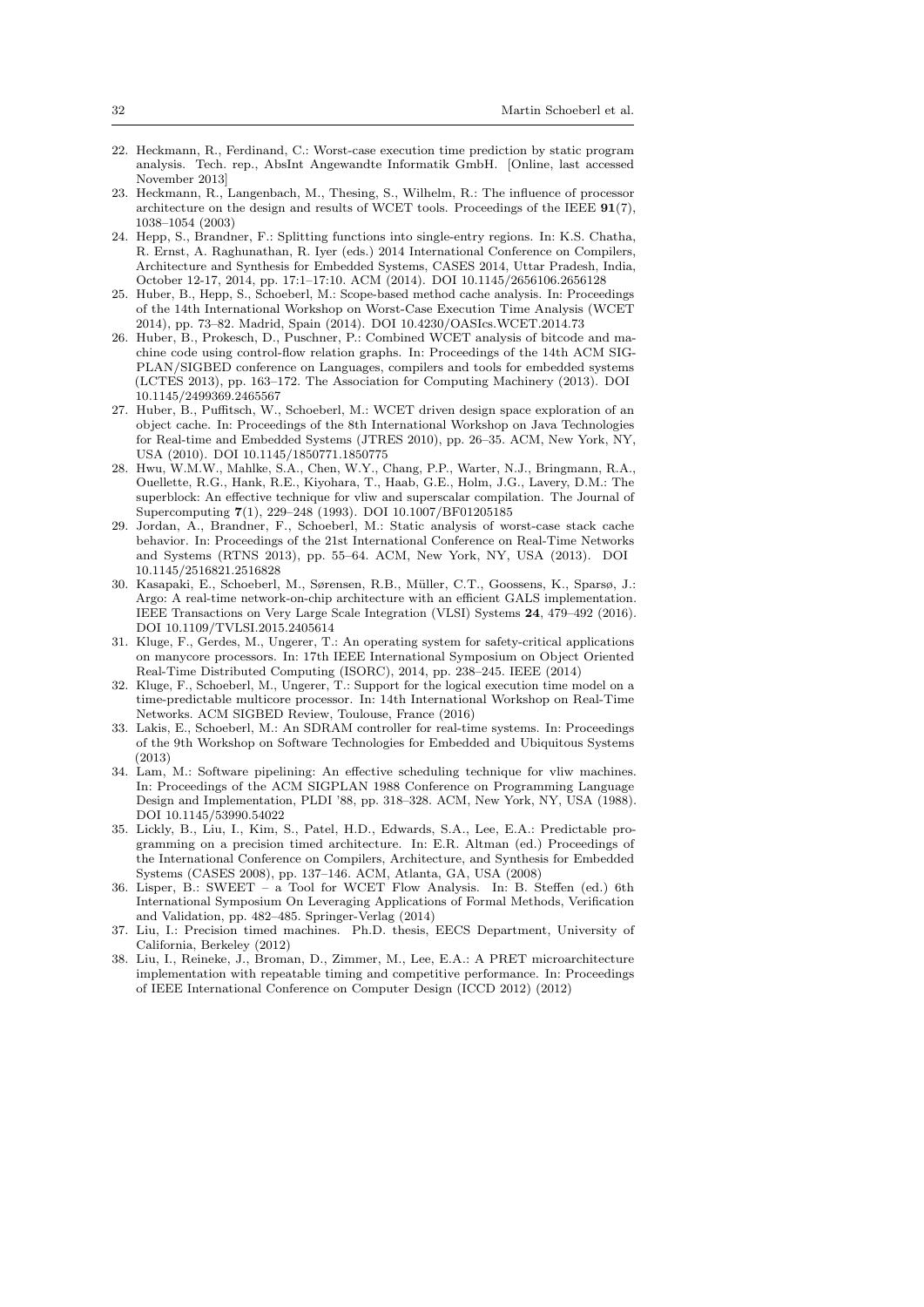- <span id="page-32-3"></span>39. Liu, I., Reineke, J., Lee, E.A.: A PRET architecture supporting concurrent programs with composable timing properties. In: Signals, Systems and Computers, 2010 Conference Record of the Forty-Four Asilomar Conference on (2010)
- <span id="page-32-17"></span>40. M¨alardalen Real-Time Research Center: WCET benchmarks. Available at [http://www.](http://www.mrtc.mdh.se/projects/wcet/benchmarks.html) [mrtc.mdh.se/projects/wcet/benchmarks.html](http://www.mrtc.mdh.se/projects/wcet/benchmarks.html) (accessed 2009)
- <span id="page-32-5"></span>41. Metzlaff, S., Ungerer, T.: Replacement policies for a function-based instruction memory: A quantification of the impact on hardware complexity and wcet estimates. In: Real-Time Systems (ECRTS), 2012 24th Euromicro Conference on, pp. 112 –121 (2012). DOI 10.1109/ECRTS.2012.22
- <span id="page-32-4"></span>42. Mische, J., Guliashvili, I., Uhrig, S., Ungerer, T.: How to enhance a superscalar processor to provide hard real-time capable in-order smt. In: 23rd International Conference on Architecture of Computing Systems (ARCS 2010), pp. 2–14. Springer, University of Augsburg, Germany (2010). DOI 10.1007/978-3-642-11950-7 2
- <span id="page-32-7"></span>43. Pitter, C., Schoeberl, M.: A real-time Java chip-multiprocessor. ACM Trans. Embed. Comput. Syst. 10(1), 9:1–34 (2010). DOI 10.1145/1814539.1814548
- <span id="page-32-15"></span>44. Prokesch, D., Hepp, S., Puschner, P.P.: A Generator for Time-Predictable Code. In: IEEE 18th International Symposium on Real-Time Distributed Computing, ISORC 2015, Auckland, New Zealand, 13-17 April, 2015, pp. 27–34. IEEE Computer Society (2015). DOI 10.1109/ISORC.2015.40
- <span id="page-32-16"></span>45. Prokesch, D., Huber, B., Puschner, P.: Towards Automated Generation of Time-Predictable Code. In: Int. Workshop on Worst-Case Execution Time Analysis, OASIcs, vol. 39, pp. 103–112. Schloss Dagstuhl (2014)
- <span id="page-32-13"></span>46. Puschner, P.: Experiments with WCET-oriented programming and the single-path architecture. In: Proc. 10th IEEE International Workshop on Object-Oriented Real-Time Dependable Systems (2005)
- <span id="page-32-14"></span>47. Puschner, P., Kirner, R., Huber, B., Prokesch, D.: Compiling for time predictability. In: F. Ortmeier, P. Daniel (eds.) Computer Safety, Reliability, and Security, Lecture Notes in Computer Science, vol. 7613, pp. 382–391. Springer Berlin / Heidelberg (2012)
- <span id="page-32-2"></span>48. Puschner, P., Prokesch, D., Huber, B., Knoop, J., Hepp, S., Gebhard, G.: The T-CREST approach of compiler and WCET-analysis integration. In: 9th Workshop on Software Technologies for Future Embedded and Ubiquitious Systems (SEUS 2013), pp. 33–40 (2013)
- <span id="page-32-12"></span>49. Rocha, A., Silva, C., Sørensen, R.B., Sparsø, J., Schoeberl, M.: Avionics applications on a time-predictable chip-multiprocessor. In: 24th Euromicro International Conference on Parallel, Distributed, and Network-Based Processing (PDP 2016), pp. 777–785. IEEE Computer Society (2016). DOI 10.1109/PDP.2016.36
- <span id="page-32-8"></span>50. Rochange, C., Sainrat, P.: Towards designing WCET-predictable processors. In: Proceedings of the 3rd International Workshop on Worst-Case Execution Time Analysis, WCET 2003, pp. 87–90 (2003)
- <span id="page-32-0"></span>51. Schoeberl, M.: A time predictable instruction cache for a Java processor. In: On the Move to Meaningful Internet Systems 2004: Workshop on Java Technologies for Real-Time and Embedded Systems (JTRES 2004), LNCS, vol. 3292, pp. 371–382. Springer, Agia Napa, Cyprus (2004). DOI 10.1007/b102133
- <span id="page-32-6"></span>52. Schoeberl, M.: A Java processor architecture for embedded real-time systems. Journal of Systems Architecture 54/1–2, 265–286 (2008). DOI http://dx.doi.org/10.1016/j.sysarc. 2007.06.001
- <span id="page-32-1"></span>53. Schoeberl, M.: Time-predictable cache organization. In: Proceedings of the First International Workshop on Software Technologies for Future Dependable Distributed Systems (STFSSD 2009), pp. 11–16. IEEE Computer Society, Tokyo, Japan (2009). DOI 10.1109/STFSSD.2009.10
- <span id="page-32-11"></span>54. Schoeberl, M.: Time-predictable computer architecture. EURASIP Journal on Embedded Systems vol. 2009, Article ID 758480, 17 pages (2009). DOI 10.1155/2009/758480
- <span id="page-32-10"></span>55. Schoeberl, M.: Is time predictability quantifiable? In: International Conference on Embedded Computer Systems (SAMOS 2012). IEEE, Samos, Greece (2012)
- <span id="page-32-9"></span>56. Schoeberl, M., Abbaspour, S., Akesson, B., Audsley, N., Capasso, R., Garside, J., Goossens, K., Goossens, S., Hansen, S., Heckmann, R., Hepp, S., Huber, B., Jordan, A., Kasapaki, E., Knoop, J., Li, Y., Prokesch, D., Puffitsch, W., Puschner, P., Rocha, A., Silva, C., Sparsø, J., Tocchi, A.: T-CREST: Time-predictable multi-core architecture